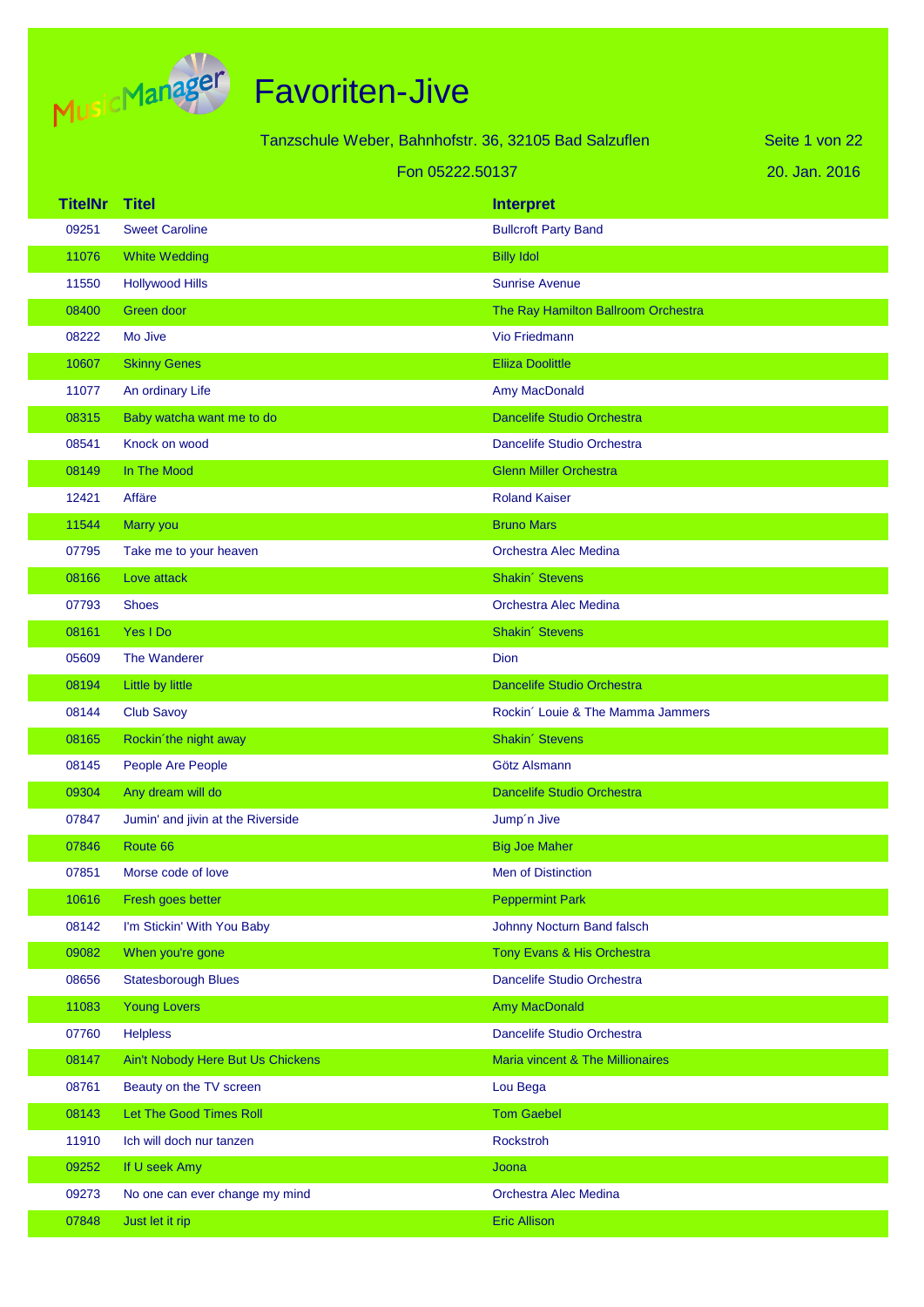

|                |                                  | Tanzschule Weber, Bahnhofstr. 36, 32105 Bad Salzuflen | Seite 2 von 22 |
|----------------|----------------------------------|-------------------------------------------------------|----------------|
|                |                                  | Fon 05222.50137                                       | 20. Jan. 2016  |
| <b>TitelNr</b> | Titel                            | <b>Interpret</b>                                      |                |
| 09775          | Day by Day                       | <b>Hooters</b>                                        |                |
| 10283          | You are my favorite girl         | verschiedene Interpreten                              |                |
| 07688          | <b>Green onions</b>              | <b>Dancelife Studio Orchestra</b>                     |                |
| 08580          | <b>High wire</b>                 | Dancelife Studio Orchestra                            |                |
| 07849          | For you my love                  | <b>Nighthawks</b>                                     |                |
| 08146          | <b>Palm Tree Tie</b>             | Mitch Woods & His Rocket 88s                          |                |
| 11087          | <b>Highway to hell</b>           | <b>Tom Gaebel</b>                                     |                |
| 07853          | Why o why                        | Joe Houston & Otis Grand                              |                |
| 08164          | The night time is the right time | Shakin' Stevens                                       |                |
| 12878          | Atemlos durch die Nacht          | <b>Helene Fischer</b>                                 |                |
| 08539          | My man is a sweet man            | <b>Dancelife Studio Orchestra</b>                     |                |
| 08141          | <b>Fine Brown Frame</b>          | Lou Rawls                                             |                |
| 11028          | When the going gets tough        | <b>Billy Ocean</b>                                    |                |
| 07845          | Sweet home Chicago               | <b>All Stars Blues Band</b>                           |                |
| 11095          | Nur mit Dir                      | <b>Jule Neigel</b>                                    |                |
| 11840          | <b>Mary Pickford</b>             | <b>Katie Melua</b>                                    |                |
| 12274          | Lollipop                         | <b>The Chordettes</b>                                 |                |
| 08316          | Let it rip                       | Dancelife Studio Orchestra                            |                |
| 08314          | I need some money                | <b>Dancelife Studio Orchestra</b>                     |                |
| 07852          | East coast shuffle               | <b>Ziffy Putnam</b>                                   |                |
| 07696          | How sweet it is                  | <b>Dancelife Studio Orchestra</b>                     |                |
| 09611          | Good rockin Daddy                | Dancelife Studio Orchestra                            |                |
| 07843          | Girls got rhythm                 | <b>Andy Swindell</b>                                  |                |
| 11079          | Give It All Up                   | Amy MacDonald                                         |                |
| 07844          | Sh-Boom                          | <b>Embers</b>                                         |                |
| 07856          | At the zoo                       | Aquablue                                              |                |
| 07854          | <b>Beehive Boogie</b>            | <b>Big Joe Maher</b>                                  |                |
| 11096          | Tanz mit mir                     | <b>Jule Neigel</b>                                    |                |
| 08138          | My Baby Just Cares For Me        | <b>Nina Simone</b>                                    |                |
| 11955          | Überdosis Glück                  | Rosenstolz                                            |                |
| 08140          | No More Love                     | <b>Lily Wilde</b>                                     |                |
| 08313          | <b>Statesboro Blues</b>          | Dancelife Studio Orchestra                            |                |
| 08223          | Sweet escape                     | <b>Vio Friedmann</b>                                  |                |
| 10356          | Take it uptown                   | The Dynamic Breaker                                   |                |
| 03432          | Rote Lippen soll man küssen      | <b>Ambros Seelos</b>                                  |                |
| 11450          | Das Einmaleins der Liebe         | <b>Maite Kelly</b>                                    |                |
| 11558          | Julia                            | <b>Chris Rea</b>                                      |                |
| 12390          | It's a beautiful day             | Michael Bublé                                         |                |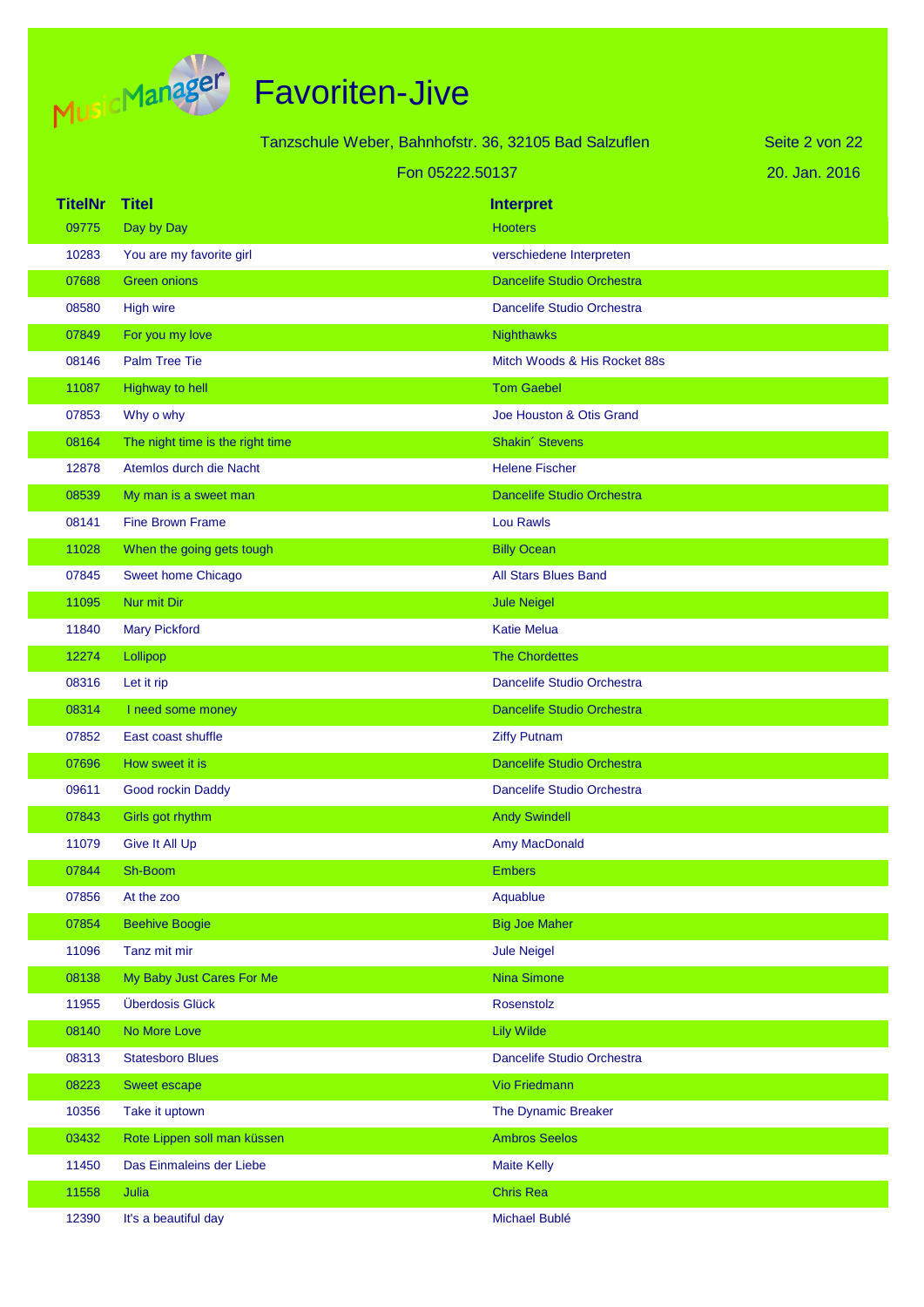

|                |                                    | Tanzschule Weber, Bahnhofstr. 36, 32105 Bad Salzuflen | Seite 3 von 22 |
|----------------|------------------------------------|-------------------------------------------------------|----------------|
|                |                                    | Fon 05222.50137                                       | 20. Jan. 2016  |
| <b>TitelNr</b> | <b>Titel</b>                       | <b>Interpret</b>                                      |                |
| 12144          | Wahnsinn (Hölle, Hölle, Hölle)     | Lollies                                               |                |
| 11081          | <b>Spark</b>                       | Amy MacDonald                                         |                |
| 11553          | Road to hell                       | <b>Chris Rea</b>                                      |                |
| 12219          | Ein Herz kann man nicht reparieren | <b>Udo Lindenberg</b>                                 |                |
| 12680          | Rocking all over the world         | <b>Status Quo</b>                                     |                |
| 11878          | Du und die, das geht nie           | <b>Michelle</b>                                       |                |
| 12676          | <b>Altes Fieber</b>                | Die toten Hosen                                       |                |
| 12396          | After all                          | Michael Bublé                                         |                |
| 12751          | Ich wette 1 Million                | Ibo                                                   |                |
| 04871          | Hafanana                           | <b>Casa Musica</b>                                    |                |
| 10362          | 3935 West End Avenue               | The Dynamic Breaker                                   |                |
| 11865          | <b>Letzter Tag</b>                 | Luxuslärm                                             |                |
| 12324          | $M + F$                            | Die Ärzte                                             |                |
| 11486          | The edge of heaven                 | Wham                                                  |                |
| 12671          | I come in peace                    | <b>Joe Cocker</b>                                     |                |
| 12388          | Drive by                           | <b>Train</b>                                          |                |
| 00917          | Hot Patootie - Bless My Soul       | <b>Werner Tauber</b>                                  |                |
| 10748          | <b>Blue Shadows</b>                | <b>The Blasters</b>                                   |                |
| 12416          | Du, du gehst an mir vorbei         | Götz Alsmann                                          |                |
| 12357          | All about the money                | Timati & La La Land                                   |                |
| 11602          | Marry you                          | <b>Bruno Mars</b>                                     |                |
| 11573          | <b>Spark</b>                       | Amy MacDonald                                         |                |
| 12423          | Zeit                               | Angelika Milster                                      |                |
| 11414          | <b>Steamy windows</b>              | <b>Tina Turner</b>                                    |                |
| 12370          | My life is a party                 | Italobrothers                                         |                |
| 11101          | Haven't Met You Yet                | Michael Bublé                                         |                |
| 12432          | 22                                 | <b>Lily Allen</b>                                     |                |
| 01077          | Alles nur geklaut                  | Die Prinzen                                           |                |
| 07179          | Yes I do                           | Shakin' Stevens                                       |                |
| 10781          | Le Boulevard                       | <b>Claude Blouin</b>                                  |                |
| 11600          | <b>Runaway Baby</b>                | <b>Bruno Mars</b>                                     |                |
| 10359          | Take out some insurance            | The Dynamic Breaker                                   |                |
| 11571          | Give it all up                     | <b>Amy MacDonald</b>                                  |                |
| 09637          | <b>Bad Medicine</b>                | <b>Bon Jovi</b>                                       |                |
| 00349          | Why Why Why                        | <b>Kelly Family</b>                                   |                |
| 06028          | When the rain begins to fall       | Jermaine Jackson&Pia Zadora                           |                |
| 05922          | Do you love me                     | <b>Cindy Outshoorn</b>                                |                |
| 00653          | <b>Flames of Paradise</b>          | Jennifer Rush                                         |                |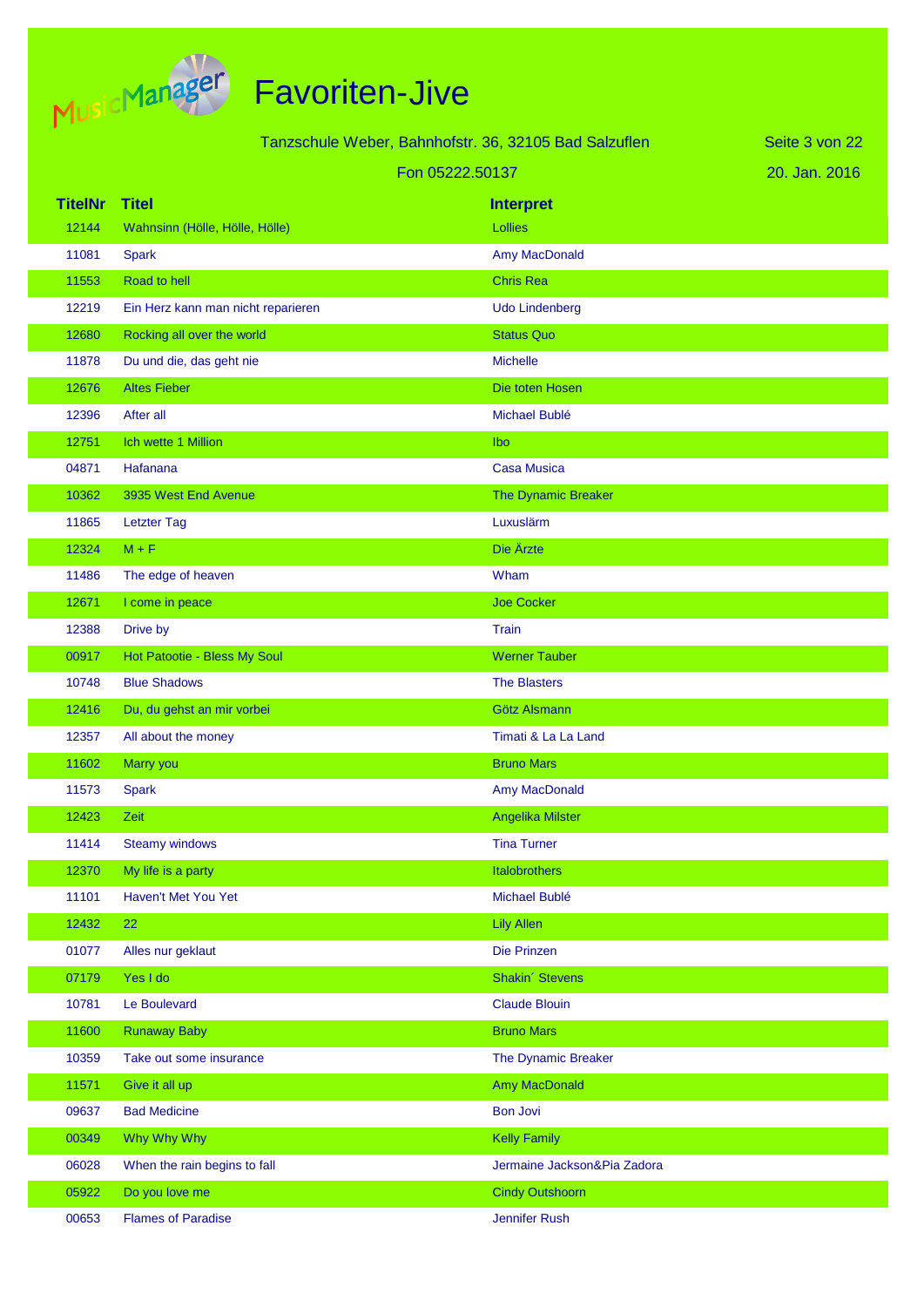

|                |                                                       |                                           | Seite 4 von 22 |
|----------------|-------------------------------------------------------|-------------------------------------------|----------------|
|                | Tanzschule Weber, Bahnhofstr. 36, 32105 Bad Salzuflen |                                           |                |
|                |                                                       | Fon 05222.50137                           | 20. Jan. 2016  |
| <b>TitelNr</b> | <b>Titel</b>                                          | <b>Interpret</b>                          |                |
| 06539          | Ohne Krimi geht die Mimi nie ins Bett                 | <b>Bill Ramsey</b>                        |                |
| 09639          | In and Out of Love                                    | <b>Bon Jovi</b>                           |                |
| 03384          | <b>Gospel Boogie</b>                                  | <b>Werner Tauber</b>                      |                |
| 07443          | Schooldays                                            | <b>Bellman Blues Band</b>                 |                |
| 12271          | Da doo ron ron                                        | <b>Crystals</b>                           |                |
| 05675          | Für immer nur bei dir sein                            | Karl Schmidt Big Band                     |                |
| 06573          | Lollipop                                              | <b>The Chordettes</b>                     |                |
| 04349          | <b>Reet Petite</b>                                    | <b>Skylab Orchestra</b>                   |                |
| 12184          | Der Greis ist heiß                                    | <b>Udo Lindenberg</b>                     |                |
| 05376          | Hey yo                                                | <b>Casa Musica</b>                        |                |
| 03780          | <b>Stomp And Jump</b>                                 | unbekannter Interpret                     |                |
| 01264          | When The Rain Begins To Fall                          | Markus Schöffl                            |                |
| 00299          | <b>Holding Out for A Hero</b>                         | <b>Bonnie Tyler</b>                       |                |
| 02607          | 2 Become 1                                            | <b>Klaus Hallen</b>                       |                |
| 11862          | Schrei so laut ich kann                               | Luxuslärm                                 |                |
| 12825          | Jenseits von Liebe                                    | <b>Charly Brunner &amp; Simone</b>        |                |
| 00332          | The boy from N.Y. City                                | Dancelife Studio Orchestra                |                |
| 03616          | My Girl Josephine                                     | Kai Warner                                |                |
| 06213          | Uhn Tiss Uhn Tiss Uhn Tiss                            | <b>Orchestra Alec Medina</b>              |                |
| 07607          | Rockin'the night away                                 | Shakin' Stevens                           |                |
| 04891          | <b>Bad Bad Leroy Brown Medley</b>                     | Tony Evans & His Orchestra                |                |
| 07532          | Haven must have sent you                              | <b>Klaus Hallen</b>                       |                |
| 03901          | <b>Tell Me!</b>                                       | Einar Águst Vídisson & Telma Águstsdóttir |                |
| 05488          | Calender girl                                         | <b>Klaus Hallen</b>                       |                |
| 07484          | Runaway                                               | <b>Bon Jovi</b>                           |                |
| 02821          | The Secretary                                         | Sailor                                    |                |
| 04695          | Route 66                                              | <b>Ambros Seelos</b>                      |                |
| 03521          | <b>Walk Right Back</b>                                | Dancelife Studio Orchestra                |                |
| 07408          | Just a gigolo                                         | Markus Schöffl                            |                |
| 07385          | <b>Walking in Memphis</b>                             | <b>Klaus Hallen</b>                       |                |
| 03614          | Knock On Wood                                         | Kai Warner                                |                |
| 06015          | Perfect                                               | <b>Fairground Attraction</b>              |                |
| 05113          | A Letter to Me                                        | Shakin' Stevens                           |                |
| 05240          | I never give up                                       | <b>Mixed Emotions</b>                     |                |
| 04630          | <b>Tainted Love</b>                                   | Soft Cell                                 |                |
| 03018          | <b>Baby Love</b>                                      | Dancelife Studio Orchestra                |                |
| 02913          | I Saw Mommy Kissing Santa Claus                       | <b>John Cougar Mellencamp</b>             |                |
| 00238          | <b>Mmbob</b>                                          | <b>Klaus Hallen</b>                       |                |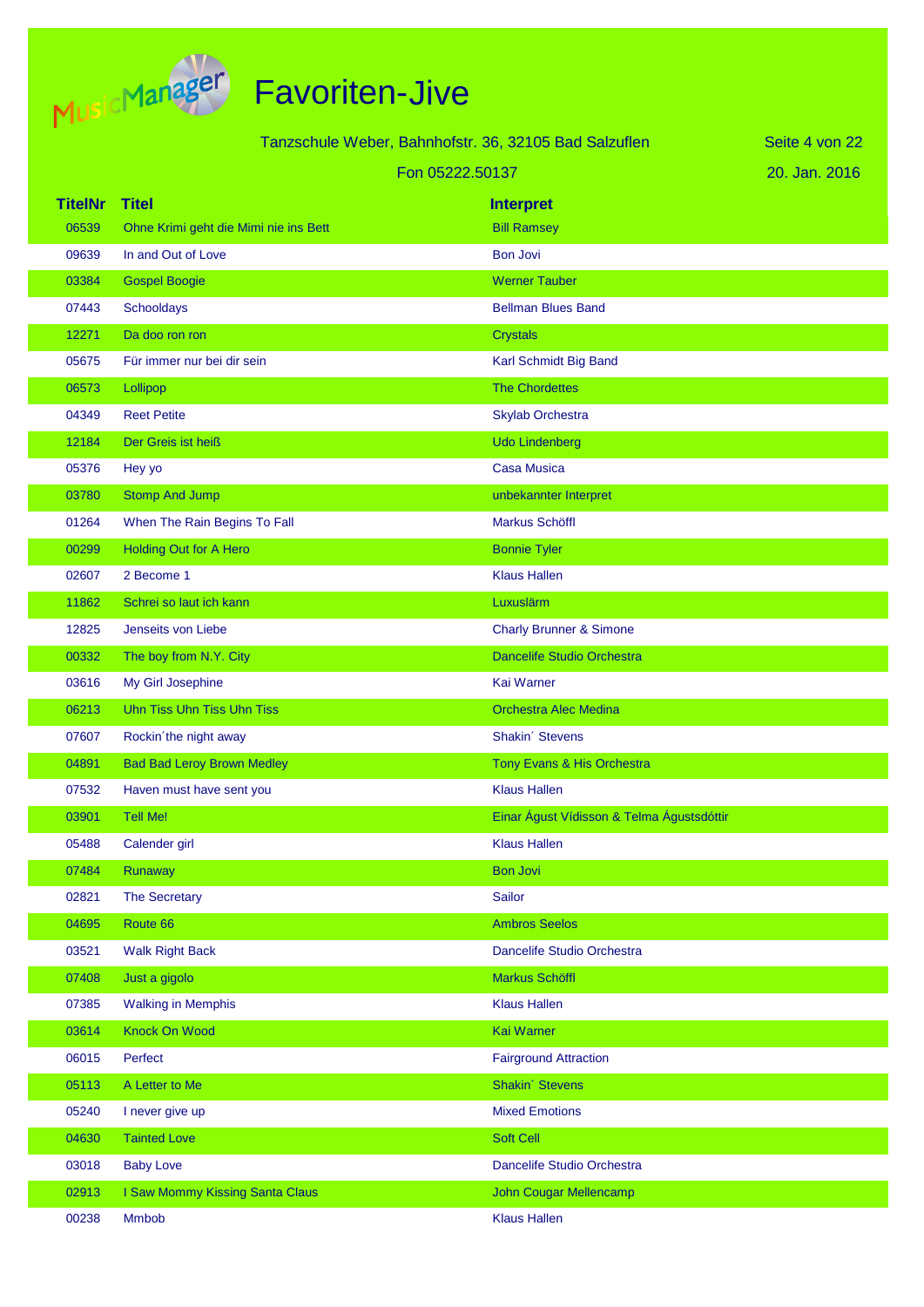

|                |                                  | Tanzschule Weber, Bahnhofstr. 36, 32105 Bad Salzuflen | Seite 5 von 22 |
|----------------|----------------------------------|-------------------------------------------------------|----------------|
|                | Fon 05222.50137                  |                                                       | 20. Jan. 2016  |
| <b>TitelNr</b> | <b>Titel</b>                     | <b>Interpret</b>                                      |                |
| 05638          | Waterloo / My Boy Lollipop       | <b>Hugo Strasser</b>                                  |                |
| 05463          | Can't stop loving you            | Vio Friedmann                                         |                |
| 04897          | Mockin' Bird Hill                | <b>Roots Syndicate</b>                                |                |
| 03565          | <b>Baby Love</b>                 | <b>Swinging World</b>                                 |                |
| 07384          | <b>Perfect</b>                   | <b>Markus Schöffl</b>                                 |                |
| 06995          | <b>Thirsty Ears</b>              | <b>Powder Blues</b>                                   |                |
| 06792          | Rooftop                          | <b>Sascha</b>                                         |                |
| 06081          | Merry Christmas Everybody        | Dancelife Studio Orchestra                            |                |
| 01461          | <b>Everybody Needs Somebody</b>  | <b>Klaus Hallen</b>                                   |                |
| 05495          | It's still Rock'n'Roll for me    | <b>Casa Musica</b>                                    |                |
| 06597          | Jacky Wilson said                | Dancelife Studio Orchestra                            |                |
| 07587          | Ten o'clock postman              | <b>Klaus Hallen</b>                                   |                |
| 06193          | Love clichè                      | <b>Klaus Hallen</b>                                   |                |
| 06194          | Knock on wood                    | Markus Schöffl                                        |                |
| 04279          | Good rocki'n daddy               | <b>Dancelife Studio Orchestra</b>                     |                |
| 07295          | Männer brauchen Liebe            | Jasmin Wagner                                         |                |
| 04029          | <b>Dynamite</b>                  | <b>Rod Stewart</b>                                    |                |
| 07442          | Love you do                      | <b>Wendy Levine</b>                                   |                |
| 05955          | The boys are back in town        | Markus Schöffl                                        |                |
| 02628          | This Will Be                     | Dancelife Studio Orchestra                            |                |
| 05435          | Sun fun Baby                     | <b>Passion Fruit</b>                                  |                |
| 06454          | (Übungstitel) That'll be the day | <b>Musicor</b>                                        |                |
| 07505          | <b>Jive Teaching Track</b>       | <b>Markus Schöffl</b>                                 |                |
| 03202          | <b>The Show</b>                  | Dancelife Studio Orchestra                            |                |
| 03763          | Jive In Time                     | <b>Face The Music</b>                                 |                |
| 04400          | Smack Dab In the Middle          | <b>Buster Poindexter</b>                              |                |
| 03658          | Chigago A Go-go                  | Günther Noris falsch                                  |                |
| 07493          | <b>Eleanor Rigby</b>             | Markus Schöffl                                        |                |
| 07487          | When you're looking like that    | Westlife                                              |                |
| 07486          | Bohemian like you                | The Dandy Warhols                                     |                |
| 04758          | <b>Walking in Memphis</b>        | <b>Klaus Hallen</b>                                   |                |
| 05378          | Thank you Baby                   | <b>Casa Musica</b>                                    |                |
| 05377          | <b>Sweet dreams</b>              | <b>Casa Musica</b>                                    |                |
| 05360          | This is my time                  | pro media musik gmbh                                  |                |
| 01263          | <b>Every Heartbeat</b>           | Markus Schöffl                                        |                |
| 05117          | Win The Race                     | <b>Modern Talking</b>                                 |                |
| 06669          | Ladykiller                       | Marius Müller Westernhagen                            |                |
| 06079          | What Christmas means to me       | Dancelife Studio Orchestra                            |                |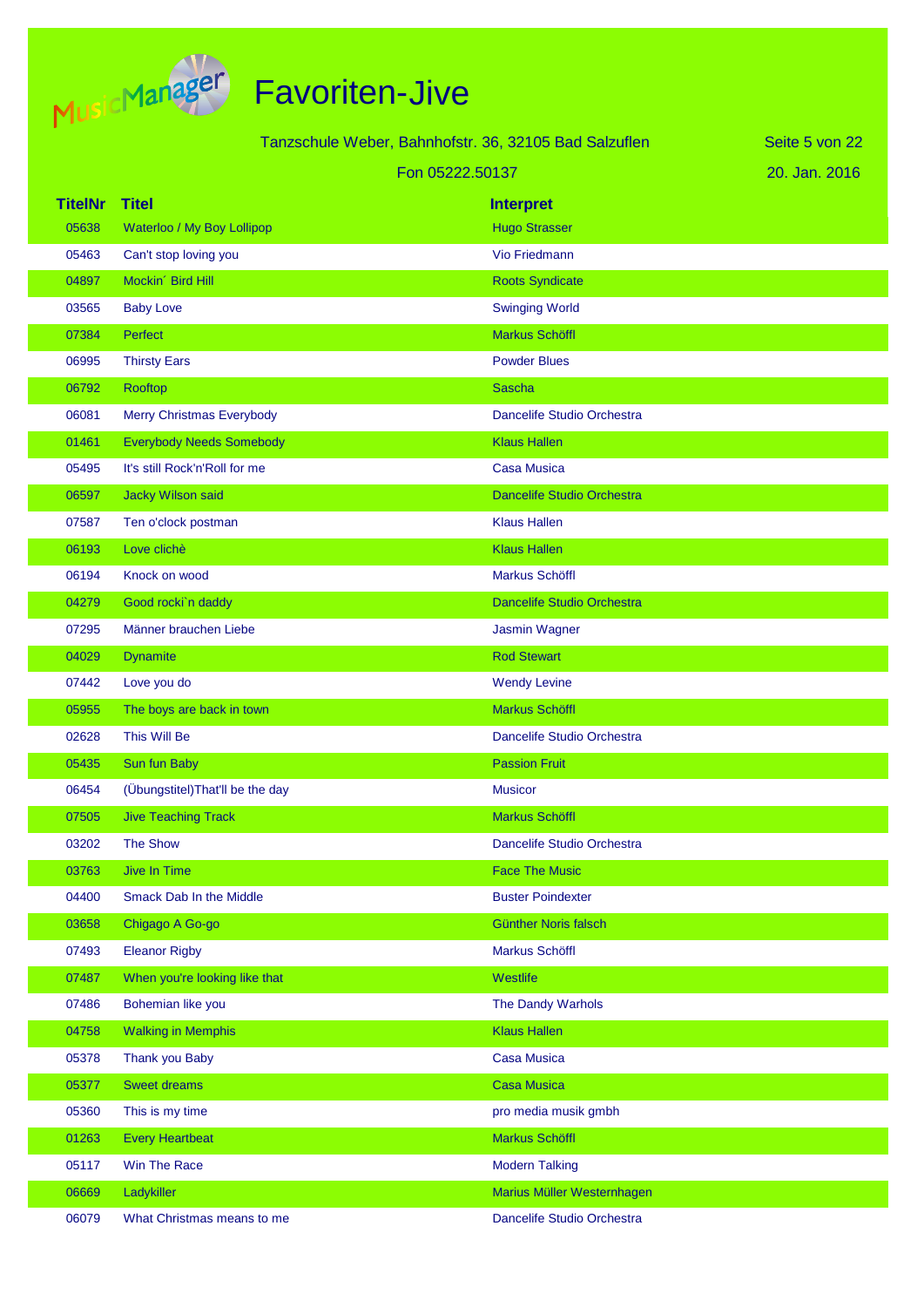

|                |                                  | Tanzschule Weber, Bahnhofstr. 36, 32105 Bad Salzuflen | Seite 6 von 22 |
|----------------|----------------------------------|-------------------------------------------------------|----------------|
|                | Fon 05222.50137                  |                                                       | 20. Jan. 2016  |
| <b>TitelNr</b> | <b>Titel</b>                     | <b>Interpret</b>                                      |                |
| 05139          | <b>High Up The Ladder</b>        | S.I.T. Orchestra And Singers                          |                |
| 06788          | Coming home                      | Sascha                                                |                |
| 03350          | Tanze mit mir in den Morgen      | <b>Günther Noris falsch</b>                           |                |
| 06794          | This is my time                  | Sascha                                                |                |
| 06799          | Here she comes again             | <b>Sascha</b>                                         |                |
| 05128          | <b>Fabulous Place</b>            | S.I.T. Orchestra And Singers                          |                |
| 01991          | <b>Whoops Now</b>                | <b>Dancelife Studio Orchestra</b>                     |                |
| 05550          | The whole world                  | <b>Casa Musica</b>                                    |                |
| 01923          | Chapel of love                   | <b>Dancelife Studio Orchestra</b>                     |                |
| 07596          | Love attack                      | Shakin' Stevens                                       |                |
| 07046          | Look out                         | <b>Chase The Music</b>                                |                |
| 05570          | Take me to your heaven           | <b>Casa Musica</b>                                    |                |
| 03821          | <b>Beat It</b>                   | <b>Dennis Delano</b>                                  |                |
| 01831          | My Guy's Come Back               | Bela Sanders und sein Tanzorchester                   |                |
| 07673          | <b>Shuffle City</b>              | <b>Dancelife Studio Orchestra</b>                     |                |
| 07588          | Hold on to my love               | <b>Klaus Hallen</b>                                   |                |
| 06948          | Let's get loose                  | <b>Powder Blues</b>                                   |                |
| 07603          | The night time is the right time | Shakin' Stevens                                       |                |
| 04952          | <b>Big brown eyes</b>            | <b>Ballroom dancing</b>                               |                |
| 00268          | Only The Good Die Young          | Dancelife Studio Orchestra                            |                |
| 00017          | All shook up                     | <b>Klaus Hallen und Rio</b>                           |                |
| 07409          | Every heartbeat                  | Markus Schöffl                                        |                |
| 07174          | Hard to be                       | <b>Vaughan Brothers</b>                               |                |
| 07353          | Coming home                      | Orchestra Alec Medina                                 |                |
| 07577          | <b>Mein Ding</b>                 | verschiedene Interpreten                              |                |
| 01284          | Photographic                     | Depeche Mode                                          |                |
| 01190          | La Bamba                         | Los Lobos                                             |                |
| 05327          | Smoke gets in your eyes          | <b>Hugo Strasser</b>                                  |                |
| 06167          | Leipziger Jive                   | <b>Günter Noris</b>                                   |                |
| 04953          | <b>Tom Dooley</b>                | <b>Ballroom dancing</b>                               |                |
| 06179          | A Place in the sun               | Joe Bourne                                            |                |
| 02571          | Just a Gigolo                    | Markus Schöffl                                        |                |
| 04892          | <b>Jive Alive Medley</b>         | Tony Evans & His Orchestra                            |                |
| 05776          | <b>Go Out Dancing</b>            | <b>Rod Stewart</b>                                    |                |
| 02595          | Some kind of Wonderful           | Dancelife Studio Orchestra                            |                |
| 07518          | Perfect                          | Markus Schöffl                                        |                |
| 02616          | <b>Sittin on Ready</b>           | <b>Brendan Croker</b>                                 |                |
| 02662          | Talk To Me                       | Karl Schmidt Big Band                                 |                |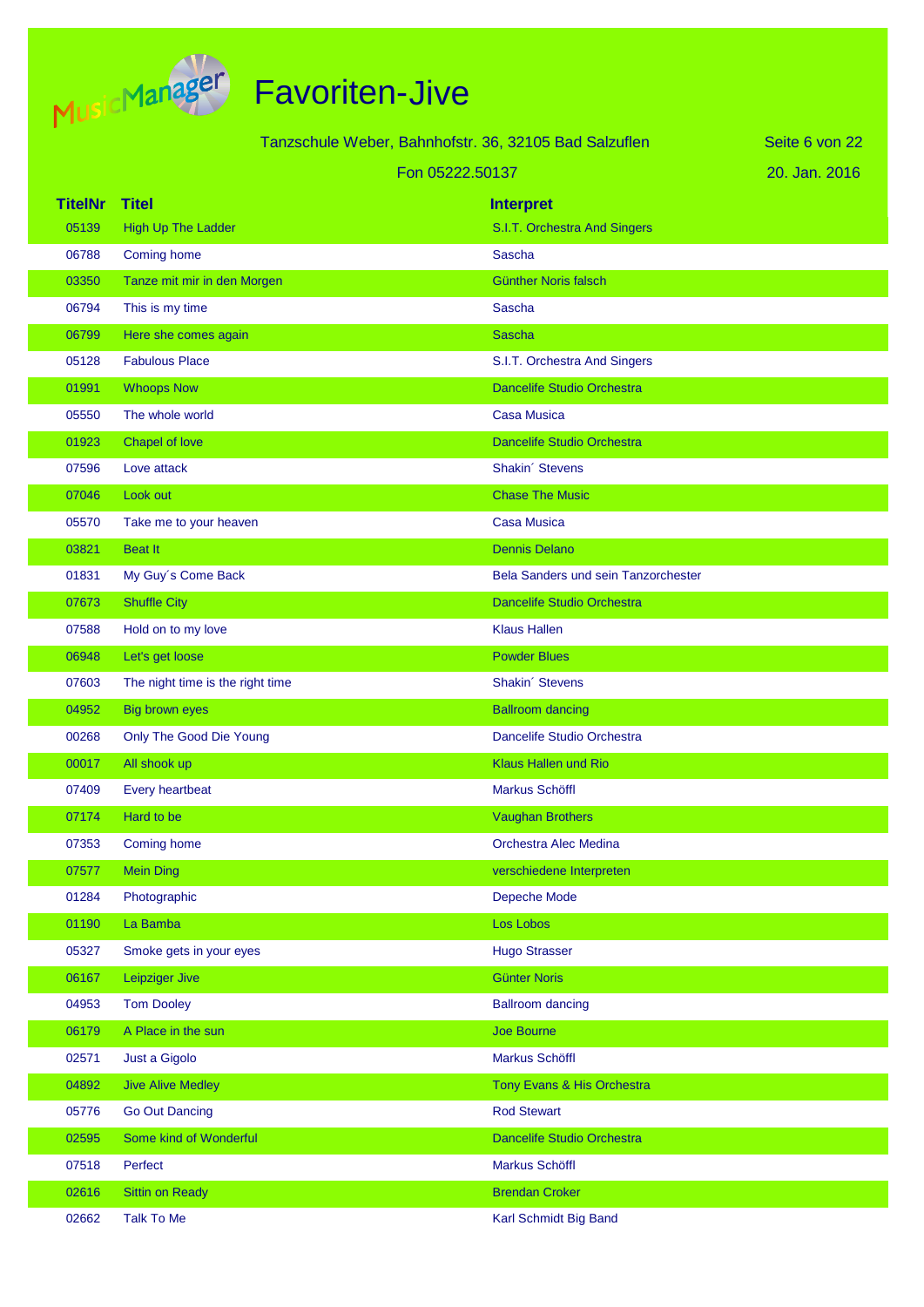

|                | Tanzschule Weber, Bahnhofstr. 36, 32105 Bad Salzuflen     |                                | Seite 7 von 22 |
|----------------|-----------------------------------------------------------|--------------------------------|----------------|
|                | Fon 05222.50137                                           |                                | 20. Jan. 2016  |
| <b>TitelNr</b> | <b>Titel</b>                                              | <b>Interpret</b>               |                |
| 00995          | <b>Nowhere Fast</b>                                       | Fire Inc.                      |                |
| 02757          | 7 Twenty 7                                                | <b>Roxette</b>                 |                |
| 06183          | Signed, sealed, delivered                                 | <b>Joe Bourne</b>              |                |
| 05569          | That girl                                                 | <b>Casa Musica</b>             |                |
| 03955          | <b>Right Back Where We Started From</b>                   | <b>Maxine Nightingale</b>      |                |
| 06478          | Ballerina/When I take my sugar to tea/Orange coloured sky | Joe Bourne                     |                |
| 05960          | Jive - Teaching Track!!! Nur Rhythmus                     | <b>Markus Schöffl</b>          |                |
| 05621          | Let's get happy                                           | <b>Klaus Hallen</b>            |                |
| 06949          | Rock'n'Roll man                                           | <b>Powder Blues</b>            |                |
| 00065          | Hot Patootie-Bless my soul                                | <b>Klaus Hallen</b>            |                |
| 06954          | <b>Blame it on the Blues</b>                              | <b>Powder Blues</b>            |                |
| 06950          | Party all night sleep allday                              | <b>Powder Blues</b>            |                |
| 03731          | Let's Dance                                               | <b>Chris Montez</b>            |                |
| 04160          | When Spirits Are Calling My Name                          | Arno Kolenbrander              |                |
| 05177          | Don't Stop The Music                                      | <b>Franklin Brown</b>          |                |
| 04203          | <b>Blue Dance</b>                                         | Prandi's Dance Orchestra       |                |
| 06479          | <b>Chain Gang</b>                                         | <b>Joe Bourne</b>              |                |
| 03745          | All The Small Things                                      | <b>Blink 182</b>               |                |
| 06956          | <b>Shiftless</b>                                          | <b>Powder Blues</b>            |                |
| 06460          | (Übungstitel) I feel so good                              | <b>Musicor</b>                 |                |
| 03050          | Mambo No. 5                                               | Lou Bega                       |                |
| 07067          | South of the border                                       | <b>Orchester Ambros Seelos</b> |                |
| 05607          | Under the moon of love                                    | Showaddywaddy                  |                |
| 05405          | Emozione dopo emozione                                    | pro media musik gmbh           |                |
| 07598          | Yes I do                                                  | Shakin' Stevens                |                |
| 11569          | An ordinary life                                          | Amy MacDonald                  |                |
| 03865          | Rock n' Roll Medley                                       | <b>Ross Mitchell</b>           |                |
| 06232          | My baby just cares for me                                 | Pepe Lienhard Orchestra        |                |
| 03062          | Waterloo                                                  | <b>Hugo Strasser</b>           |                |
| 03754          | <b>What I Like About You</b>                              | <b>Sisters</b>                 |                |
| 05587          | This little girl                                          | <b>Gary Us Bonds</b>           |                |
| 03122          | <b>Henky Panky</b>                                        | Wolfgang Kompalka Showband     |                |
| 03438          | <b>Jive Sax</b>                                           | <b>Ambros Seelos</b>           |                |
| 04267          | <b>Walking In Memphis</b>                                 | pro media musik gmbh           |                |
| 00435          | I'm Still Standing                                        | Dancelife Studio Orchestra     |                |
| 07565          | <b>Bubbly</b>                                             | Orchestra Alec Medina          |                |
| 06672          | All I want for Christmas is you                           | <b>Mariah Carey</b>            |                |
| 05747          | The Good Life                                             | Pat Benatar                    |                |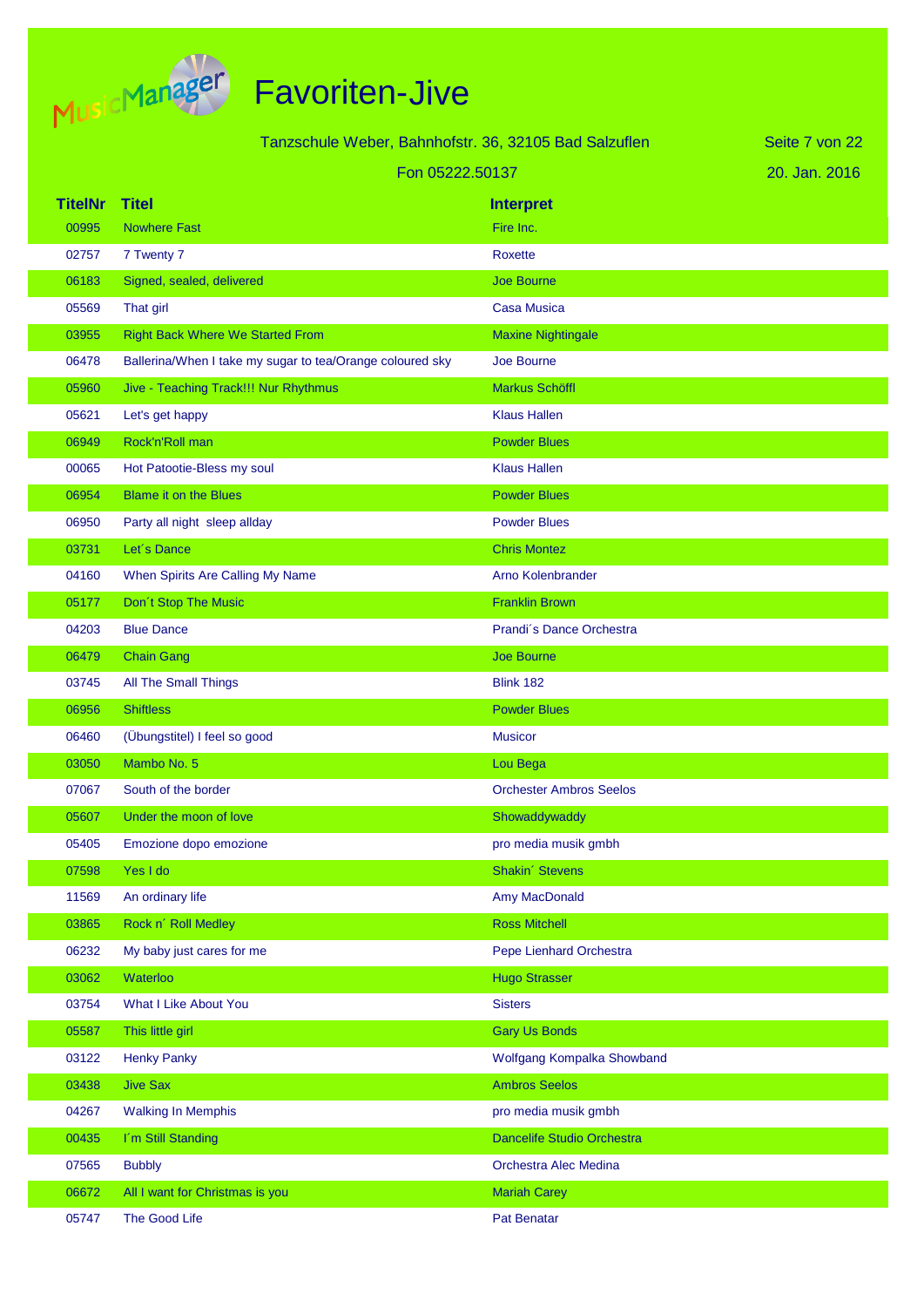

|                |                                   | Tanzschule Weber, Bahnhofstr. 36, 32105 Bad Salzuflen | Seite 8 von 22 |
|----------------|-----------------------------------|-------------------------------------------------------|----------------|
|                |                                   |                                                       |                |
|                |                                   | Fon 05222.50137                                       | 20. Jan. 2016  |
| <b>TitelNr</b> | <b>Titel</b>                      | <b>Interpret</b>                                      |                |
| 03121          | Get Out Of Your Lazy Bed          | Wolfgang Kompalka Showband                            |                |
| 01647          | Wake Me Up Before You Go Go       | Wham                                                  |                |
| 02490          | <b>Maria</b>                      | <b>Blondie</b>                                        |                |
| 00665          | The old gumbie cat / Cats         | <b>Werner Tauber</b>                                  |                |
| 03822          | <b>Black Or White</b>             | <b>Dennis Delano</b>                                  |                |
| 03406          | Jive Time Saturday Night          | <b>Willy Ketzer</b>                                   |                |
| 05938          | Knock on wood                     | <b>Markus Schöffl</b>                                 |                |
| 03500          | <b>Rose Garden</b>                | Lynn Anderson                                         |                |
| 01068          | Part-time lover                   | <b>Klaus Hallen</b>                                   |                |
| 06550          | C'est la vie                      | <b>Bobby Setter Band</b>                              |                |
| 11570          | Don't tell me that it's over      | <b>Amy MacDonald</b>                                  |                |
| 03615          | Little Man's Jive                 | Kai Warner                                            |                |
| 03332          | Laissez-Nous Rever                | <b>Gerard Hever</b>                                   |                |
| 05406          | Ma che bello questo amore         | pro media musik gmbh                                  |                |
| 06955          | The days are few                  | <b>Powder Blues</b>                                   |                |
| 01958          | <b>Mackie Messer</b>              | Günther Noris falsch                                  |                |
| 07602          | My cutie cutie                    | Shakin' Stevens                                       |                |
| 04900          | <b>The Twist</b>                  | <b>Fat Boys</b>                                       |                |
| 05740          | It Takes Two                      | <b>Rod Stewart</b>                                    |                |
| 03326          | La Dernière Dnse                  | <b>Gerard Hever</b>                                   |                |
| 03338          | <b>Hot Pants Boogie</b>           | <b>Günther Noris falsch</b>                           |                |
| 01447          | The Edge Of Heaven                | <b>Klaus Hallen</b>                                   |                |
| 04898          | (He's A) Shape In A Drape         | <b>Joe Jackson</b>                                    |                |
| 04092          | Jeff Jive And The Fresh Jive      | <b>Ice Breaker</b>                                    |                |
| 04081          | 5, 6, 7, 8 Jive                   | <b>Dance Unique</b>                                   |                |
| 03152          | <b>Opus One</b>                   | <b>Ross Mitchell</b>                                  |                |
| 02938          | All I Want For Christmas Is You   | <b>Klaus Hallen</b>                                   |                |
| 07407          | back in town                      | Markus Schöffl                                        |                |
| 02939          | Rockin' Around The Christmas Tree | <b>Klaus Hallen</b>                                   |                |
| 00843          | Some kind of wonderful            | Vio Friedmann                                         |                |
| 02515          | Calcutta                          | <b>Marcus Döring</b>                                  |                |
| 00816          | Lovers                            | L.M. Project                                          |                |
| 07045          | Slow down                         | <b>Chase The Music</b>                                |                |
| 04097          | I'm Free Again                    | <b>Ice Breaker</b>                                    |                |
| 07334          | Eri piccola cosi                  | L.M. Project                                          |                |
| 00662          | Pumping Iron / Starlight Express  | <b>Werner Tauber</b>                                  |                |
| 11816          | I found heaven                    | <b>Take That</b>                                      |                |
| 00333          | Do you wanna dance                | Dancelife Studio Orchestra                            |                |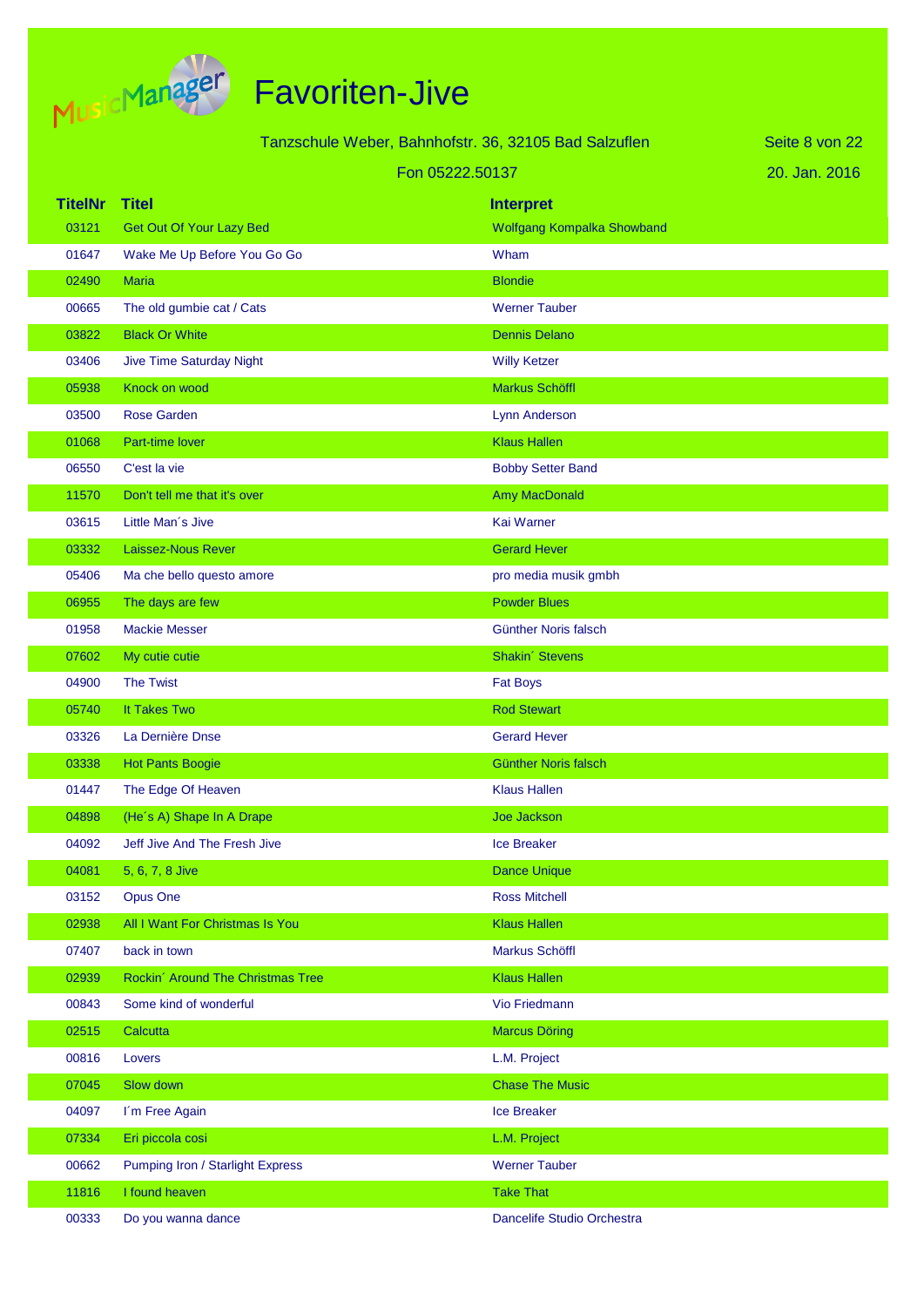

|                |                                 | Tanzschule Weber, Bahnhofstr. 36, 32105 Bad Salzuflen | Seite 9 von 22 |
|----------------|---------------------------------|-------------------------------------------------------|----------------|
|                |                                 | Fon 05222.50137                                       | 20. Jan. 2016  |
| <b>TitelNr</b> | <b>Titel</b>                    | <b>Interpret</b>                                      |                |
| 04216          | I Got U + U Got Me              | <b>Klaus Hallen</b>                                   |                |
| 04087          | I'm Free                        | <b>Ice Breaker</b>                                    |                |
| 00277          | <b>Lido Shuffle</b>             | <b>Dancelife Studio Orchestra</b>                     |                |
| 06982          | Kiss me                         | Prandi's Dance Orchestra                              |                |
| 06986          | Boppin with the Blues           | <b>Powder Blues</b>                                   |                |
| 06989          | The Rockchopper                 | <b>Powder Blues</b>                                   |                |
| 01043          | Surfin'                         | <b>Smokie</b>                                         |                |
| 02629          | Perfect                         | Dancelife Studio Orchestra                            |                |
| 06992          | What 've I been drinking        | <b>Powder Blues</b>                                   |                |
| 07004          | I'm on the road again           | <b>Powder Blues</b>                                   |                |
| 05097          | <b>Truth About Love</b>         | <b>Vio Friedmann</b>                                  |                |
| 06996          | Should be you and me            | <b>Powder Blues</b>                                   |                |
| 07001          | Pushy                           | <b>Powder Blues</b>                                   |                |
| 07463          | <b>Matchbox</b>                 | <b>Carl Perkins</b>                                   |                |
| 07462          | Lipstick, powder and paint      | <b>Roomful of Blues</b>                               |                |
| 03977          | Can Can You Party               | Jive Bunny & The Mastermixers                         |                |
| 06340          | Celebration                     | <b>Howard Carpendale</b>                              |                |
| 05228          | Lester Leaps In                 | George Freestone Combo and Friends                    |                |
| 05229          | Let's Kick                      | <b>George Freestone Combo and Friends</b>             |                |
| 05227          | <b>Bandstand Boogie</b>         | George Freestone Combo and Friends                    |                |
| 05265          | C'Mon Everybody                 | <b>Eddie Crochran</b>                                 |                |
| 05259          | <b>Hanky Panky</b>              | Madonna                                               |                |
| 05750          | I Just Called To Say I Love You | <b>Joe Bourne</b>                                     |                |
| 05670          | Jive For Chris                  | Karl Schmidt Big Band                                 |                |
| 05665          | <b>Tijuana Taxi</b>             | <b>Victor Silvester</b>                               |                |
| 05678          | Jambalaya                       | Karl Schmidt Big Band                                 |                |
| 05642          | <b>Space Shuffle</b>            | <b>Hugo Strasser</b>                                  |                |
| 05709          | Swingtime-Medley II             | <b>New Ballroom Orchestra</b>                         |                |
| 04361          | <b>Little Brown Jug</b>         | <b>Klaus Hallen</b>                                   |                |
| 05746          | I've Got Papers On You          | Pat Benatar                                           |                |
| 05612          | Hit the road Jack               | <b>Ray Charles</b>                                    |                |
| 05588          | <b>Bloodshot Eyes</b>           | Pat Benatar                                           |                |
| 05549          | <b>Banana Coco</b>              | <b>Casa Musica</b>                                    |                |
| 05532          | Win the race                    | pro media musik gmbh                                  |                |
| 05516          | Take good care of my baby       | <b>Jerry Fild</b>                                     |                |
| 05422          | <b>Black diamond</b>            | <b>East Side Jivers</b>                               |                |
| 05489          | <b>Maria</b>                    | <b>Klaus Hallen</b>                                   |                |
| 05897          | I love you 'cause I want to     | <b>Top-Time Orchestra</b>                             |                |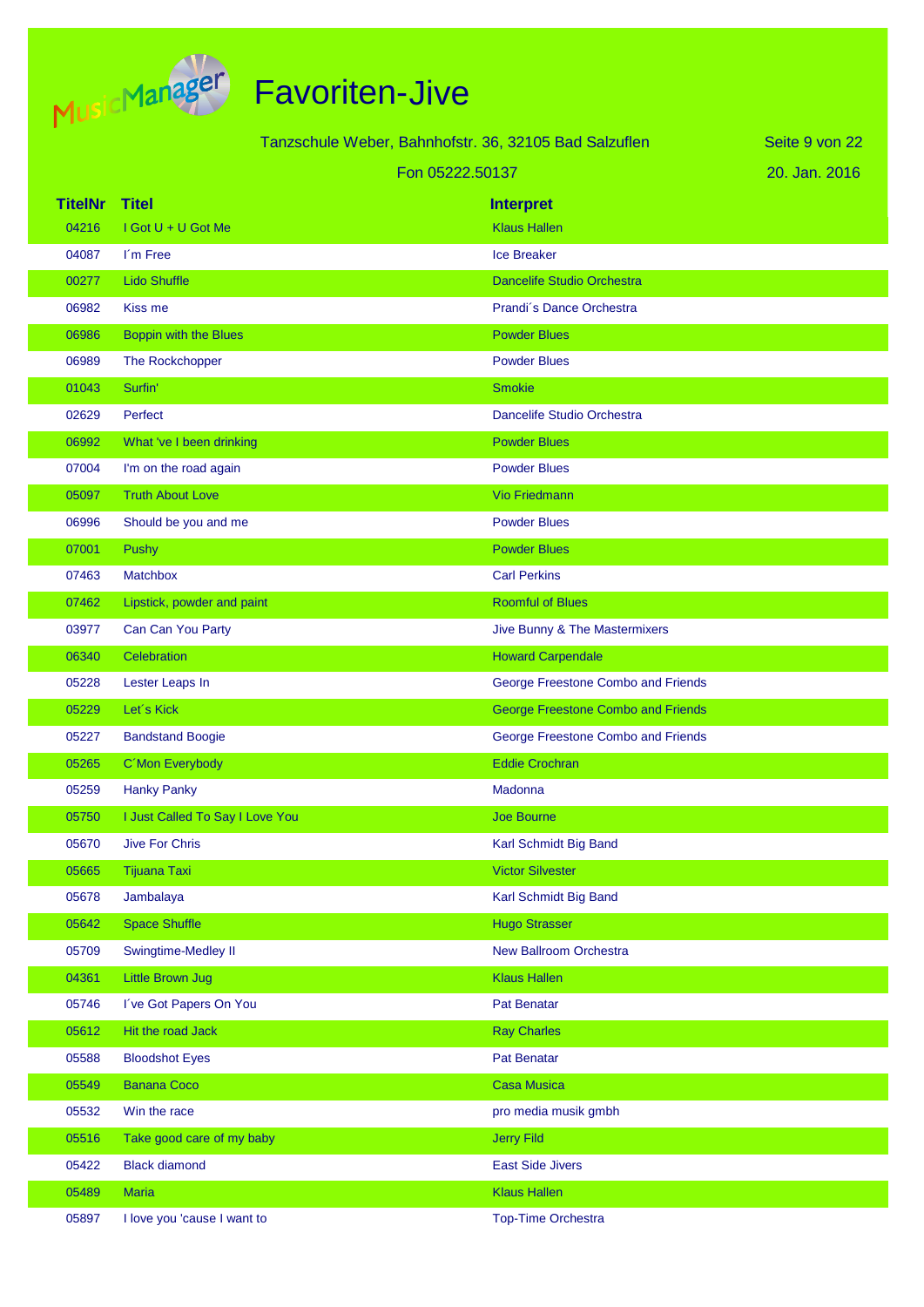

|                |                                             | Tanzschule Weber, Bahnhofstr. 36, 32105 Bad Salzuflen | Seite 10 von 22 |
|----------------|---------------------------------------------|-------------------------------------------------------|-----------------|
|                |                                             | Fon 05222.50137                                       | 20. Jan. 2016   |
| <b>TitelNr</b> | <b>Titel</b>                                | <b>Interpret</b>                                      |                 |
| 05772          | <b>Rebel Heart</b>                          | <b>Rod Stewart</b>                                    |                 |
| 05423          | Chihuahua                                   | <b>DJ Babitt</b>                                      |                 |
| 05775          | The Motown Song                             | <b>Rod Stewart</b>                                    |                 |
| 05421          | Don't worry about that mule                 | <b>The Blue Martinis</b>                              |                 |
| 05789          | Just a gigolo-I ain't got nobody            | <b>Louis Prima</b>                                    |                 |
| 05790          | <b>Stupid Cupid</b>                         | <b>Connie Francis</b>                                 |                 |
| 05797          | Great balls of fire                         | Jerry Lee Lewis                                       |                 |
| 05843          | Little Brown Jug                            | <b>Hugo Strasser</b>                                  |                 |
| 05291          | I'm A Believer                              | <b>Klaus Hallen</b>                                   |                 |
| 05862          | Viva la Mamma                               | <b>Klaus Hallen</b>                                   |                 |
| 05863          | Straight up                                 | <b>Klaus Hallen</b>                                   |                 |
| 05290          | C'Mon Everybody                             | <b>Klaus Hallen</b>                                   |                 |
| 05505          | Good thing                                  | <b>Casa Musica</b>                                    |                 |
| 03475          | Don't Be Cuel                               | <b>Cagey Strings</b>                                  |                 |
| 04398          | Hit the Road Jack                           | <b>Buster Poindexter</b>                              |                 |
| 03546          | <b>All Shook Up</b>                         | <b>Salsamerica</b>                                    |                 |
| 03545          | I Feel Lucky                                | <b>Salsamerica</b>                                    |                 |
| 03538          | This Country's rockin'                      | <b>Ross Mitchell</b>                                  |                 |
| 03522          | <b>Hello Mary Lou</b>                       | Dancelife Studio Orchestra                            |                 |
| 03504          | Schön wie der Frühling                      | <b>Hugo Strasser</b>                                  |                 |
| 03570          | The Batman Boogie                           | <b>Günther Noris falsch</b>                           |                 |
| 03476          | <b>Mambo Rock</b>                           | <b>Cagey Strings</b>                                  |                 |
| 03593          | <b>Foot Tapper</b>                          | <b>Ross Mitchell</b>                                  |                 |
| 03473          | <b>Runaround Sue</b>                        | <b>Cagey Strings</b>                                  |                 |
| 03460          | Da Doo Ron Ron                              | <b>Hugo Strasser</b>                                  |                 |
| 03457          | <b>Five Hundred Miles</b>                   | <b>Hugo Strasser</b>                                  |                 |
| 03386          | <b>Diana</b>                                | <b>Werner Tauber</b>                                  |                 |
| 03369          | <b>Trickle Trickle</b>                      | <b>Ross Mitchell</b>                                  |                 |
| 03339          | Casanova Jive                               | Günther Noris falsch                                  |                 |
| 03488          | I Love You 'Cause I Want To                 | <b>Carlene Carter</b>                                 |                 |
| 03781          | Chattanooga Choo Choo                       | unbekannter Interpret                                 |                 |
| 03881          | <b>Foot Tapper</b>                          | Norbert Neugebauer                                    |                 |
| 03880          | <b>Red River Rock</b>                       | Norbert Neugebauer                                    |                 |
| 03866          | Jump Jive An' Wail                          | <b>Ross Mitchell</b>                                  |                 |
| 03847          | <b>Shake Rattle An Roll</b>                 | Prandi's Dance Orchestra                              |                 |
| 03846          | <b>Blue Dance</b>                           | Prandi's Dance Orchestra                              |                 |
| 03845          | Ray Gelato Medley: Just A Gigolo - Angelina | Prandi's Dance Orchestra                              |                 |
| 03562          | Pick A Bable Of Cotton                      | <b>Swinging World</b>                                 |                 |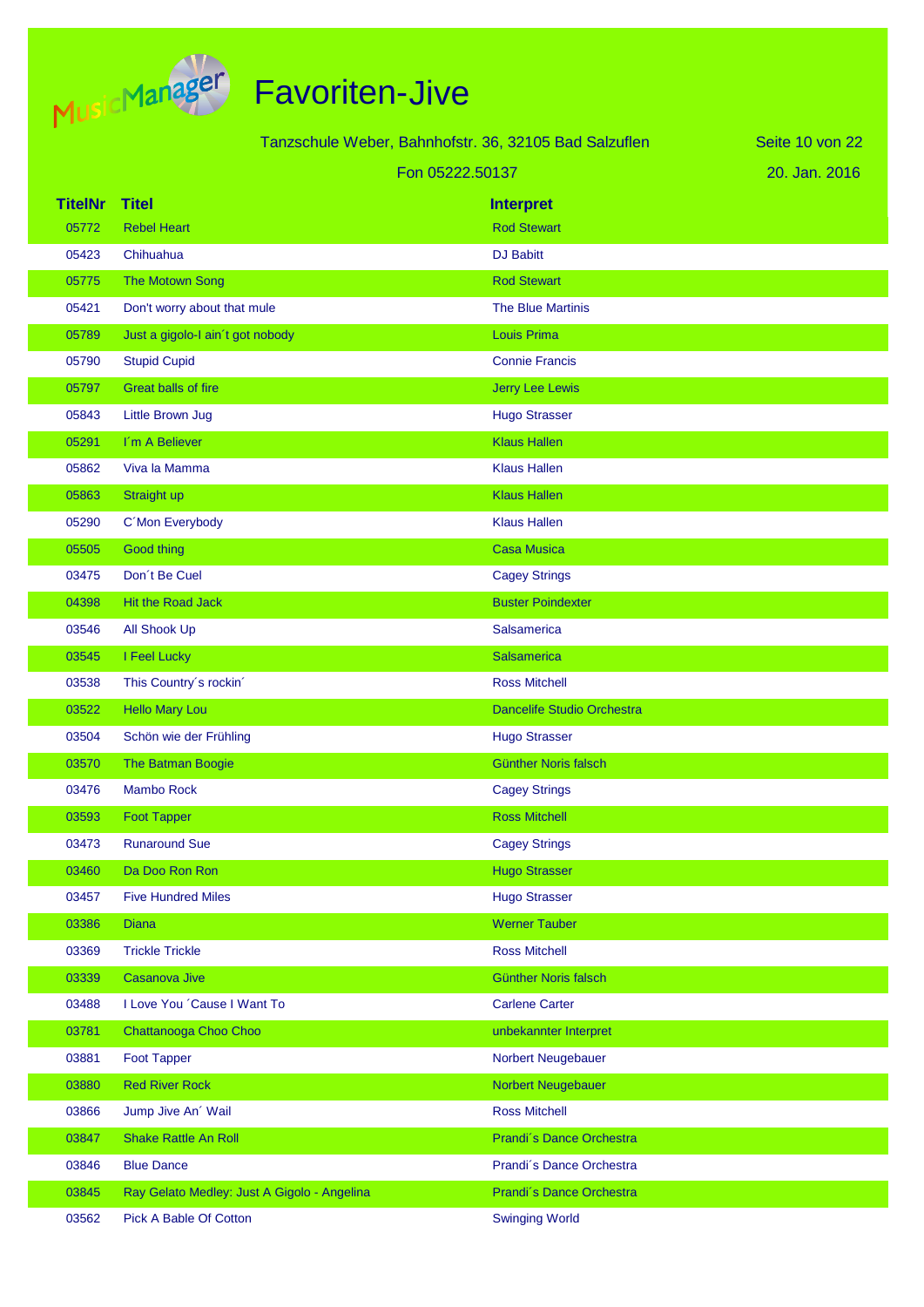

|                |                                         | Tanzschule Weber, Bahnhofstr. 36, 32105 Bad Salzuflen | Seite 11 von 22 |
|----------------|-----------------------------------------|-------------------------------------------------------|-----------------|
|                |                                         | Fon 05222.50137                                       | 20. Jan. 2016   |
| <b>TitelNr</b> | <b>Titel</b>                            | <b>Interpret</b>                                      |                 |
| 03826          | Road Side Jump                          | <b>Rick Hall and Andy Fortuna</b>                     |                 |
| 03280          | <b>Mexico</b>                           | <b>Ross Mitchell</b>                                  |                 |
| 03778          | See You Later Alligator                 | unbekannter Interpret                                 |                 |
| 03764          | Up And At 'EM                           | <b>Face The Music</b>                                 |                 |
| 03659          | <b>Rock Around New York</b>             | <b>Günther Noris falsch</b>                           |                 |
| 03643          | Ain't Nobody Here But US Chickens       | <b>Ross Mitchell</b>                                  |                 |
| 03598          | Wake me up before you go go             | <b>Wolff Hartmann Gala Sound Orchestra</b>            |                 |
| 03594          | <b>Reet Petite</b>                      | <b>Ross Mitchell</b>                                  |                 |
| 03830          | <b>UDC Jove</b>                         | <b>Rick Hall and Andy Fortuna</b>                     |                 |
| 01634          | <b>Messy Bessy</b>                      | <b>Dance Unlimited</b>                                |                 |
| 02508          | Play a simple melody                    | <b>Vio Friedmann</b>                                  |                 |
| 02054          | Hummelflug                              | <b>Günther Noris falsch</b>                           |                 |
| 01988          | Frankie                                 | <b>Dancelife Studio Orchestra</b>                     |                 |
| 01928          | <b>Juke Box Jive</b>                    | Dancelife Studio Orchestra                            |                 |
| 01893          | Cupid                                   | May-Records                                           |                 |
| 01791          | It's Late                               | Shakin' Stevens                                       |                 |
| 03311          | In The Cool, Cool, Cool Of the Evening  | <b>Sunset Dance Orchestra</b>                         |                 |
| 01761          | Back in town                            | Markus Schöffl                                        |                 |
| 02633          | <b>Give Me Just AI Little More Time</b> | <b>Dancelife Studio Orchestra</b>                     |                 |
| 01226          | Choo Choo Oh Boogie                     | <b>Werner Tauber</b>                                  |                 |
| 01067          | You can't hurry love                    | <b>Klaus Hallen</b>                                   |                 |
| 01028          | When will I be loved                    | <b>Nancy</b>                                          |                 |
| 00768          | So Long                                 | <b>Klaus Hallen</b>                                   |                 |
| 00334          | Daddy cool / The girl can't help it     | Dancelife Studio Orchestra                            |                 |
| 00089          | Da Doo Ron Ron                          | <b>Klaus Hallen</b>                                   |                 |
| 01789          | Don't Be Cruel                          | <b>Cheap Trick</b>                                    |                 |
| 02958          | Duck tales theme                        | <b>Klaus Hallen</b>                                   |                 |
| 04001          | Shuffle My Boogie                       | Suda Hisao & New down beats orchestra                 |                 |
| 03255          | Dancin' in the kitchen                  | fmp-Tanzorchester und die Harmonies                   |                 |
| 03217          | <b>Bandstand Boogie</b>                 | Irvin Tidswell and the falsch                         |                 |
| 03203          | Habadaba Riwikidi                       | Dancelife Studio Orchestra                            |                 |
| 03156          | The Champ                               | Johnny Howard & His Orchestra                         |                 |
| 03135          | I Can't Dance                           | <b>Etienne Cap</b>                                    |                 |
| 02570          | Crazy little thing called love          | Markus Schöffl                                        |                 |
| 03015          | <b>Pick A Bale Of Cotton</b>            | Dancelife Studio Orchestra                            |                 |
| 02596          | A Town Called Malice                    | Dancelife Studio Orchestra                            |                 |
| 02945          | Rockin' Around The Christmast Tree      | <b>Ronnie Spector/Darlene Love</b>                    |                 |
| 02894          | Pick a bale of cotton                   | Ledbetter / Lomax                                     |                 |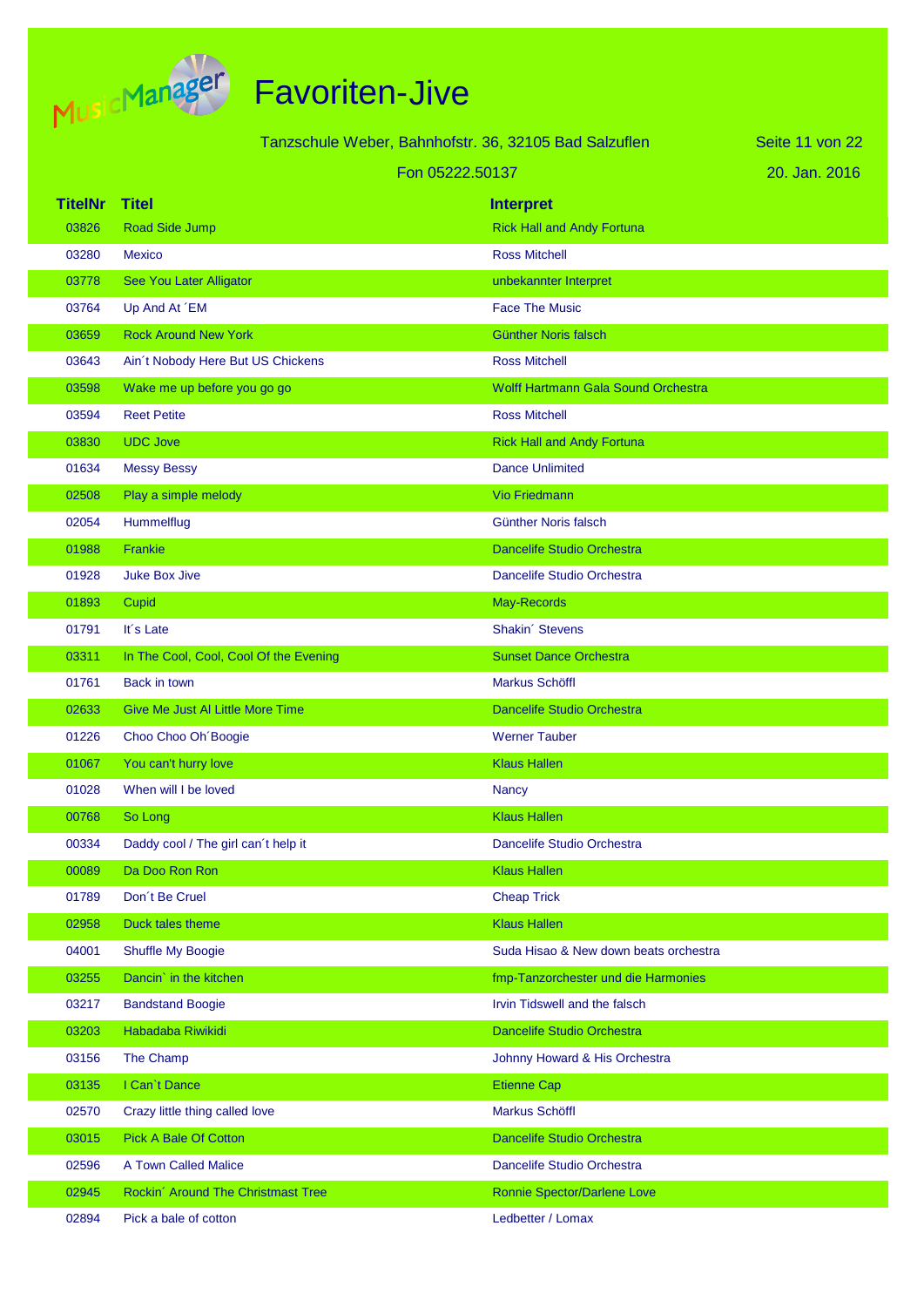

|                |                                    | Tanzschule Weber, Bahnhofstr. 36, 32105 Bad Salzuflen | Seite 12 von 22 |
|----------------|------------------------------------|-------------------------------------------------------|-----------------|
|                |                                    |                                                       |                 |
|                |                                    | Fon 05222.50137                                       | 20. Jan. 2016   |
| <b>TitelNr</b> | <b>Titel</b>                       | <b>Interpret</b>                                      |                 |
| 02822          | <b>Big Bamboo</b>                  | <b>Sailor</b>                                         |                 |
| 02723          | Rag Mop                            | <b>Claude Blouin</b>                                  |                 |
| 02670          | <b>Bad Boy</b>                     | Karl Schmidt Big Band                                 |                 |
| 02653          | Eine Tüte Luft aus Berlin          | Hartmut Kupka Big Band                                |                 |
| 03291          | <b>Take Off And Dance</b>          | <b>Hugo Strasser</b>                                  |                 |
| 03070          | <b>Reet Petite</b>                 | <b>Hugo Strasser</b>                                  |                 |
| 04799          | Everybody needs somebody           | <b>Ross Mitchell</b>                                  |                 |
| 04890          | <b>Mack The Knife</b>              | Tony Evans & His Orchestra                            |                 |
| 04889          | <b>That Old Black Magic Medley</b> | Tony Evans & His Orchestra                            |                 |
| 04881          | Just jiving around                 | Karl Herberger Orchestra                              |                 |
| 04870          | Go on fool                         | <b>Casa Musica</b>                                    |                 |
| 04869          | Sea cruise                         | <b>Casa Musica</b>                                    |                 |
| 04868          | Baby come back to me               | <b>Casa Musica</b>                                    |                 |
| 04730          | <b>Goody Goddy</b>                 | <b>Klaus Hallen</b>                                   |                 |
| 04800          | Why do fools fall in love          | <b>Ross Mitchell</b>                                  |                 |
| 04925          | The Battle Of New Orleans          | Andy Ross & His Orchestra                             |                 |
| 04786          | Wake me up before you go go        | <b>Ross Mitchell</b>                                  |                 |
| 04773          | Drive in Jive                      | <b>Ambros Seelos</b>                                  |                 |
| 04772          | <b>Walking Down the Highway</b>    | <b>Ambros Seelos</b>                                  |                 |
| 04771          | <b>Rhythm Only</b>                 | <b>Ambros Seelos</b>                                  |                 |
| 04745          | Wenn der weiße Flieder             | <b>Velvet Tanzorchester</b>                           |                 |
| 03917          | <b>Red River Rock</b>              | <b>Werner Tauber</b>                                  |                 |
| 04855          | Frankie                            | <b>Ross Mitchell</b>                                  |                 |
| 05048          | <b>Guitar Jive</b>                 | Prandi's Dance Orchestra                              |                 |
| 05116          | Caldonia                           | <b>Steve Tropic &amp; The Pinstripes</b>              |                 |
| 05115          | Letkiss                            | <b>Darling</b>                                        |                 |
| 05114          | <b>Jack Is Back</b>                | Clan                                                  |                 |
| 05083          | <b>Only You</b>                    | <b>Jungle James</b>                                   |                 |
| 05082          | Queer For Cat                      | Jaggy Joe & The Swingin' Swingers                     |                 |
| 05081          | <b>Big Time Operator</b>           | <b>Big Band Batty Bernie</b>                          |                 |
| 04893          | <b>Eager Beaver Medley</b>         | Tony Evans & His Orchestra                            |                 |
| 05049          | <b>Swing Sweet Pussy Cat</b>       | Prandi's Dance Orchestra                              |                 |
| 04894          | <b>Rocking Guitar Medley</b>       | Tony Evans & His Orchestra                            |                 |
| 05013          | <b>Trumpet Blues</b>               | <b>Werner Tauber</b>                                  |                 |
| 04991          | <b>Turn Me Loose</b>               | <b>Manhattan Transfer</b>                             |                 |
| 04977          | <b>Couple Days Off</b>             | <b>Huey Lews And The News</b>                         |                 |
| 04973          | Can't find my baby                 | <b>Musica Caliente Vol.III</b>                        |                 |
| 04965          | Thirsty ears                       | <b>Andy Fortuna Productions</b>                       |                 |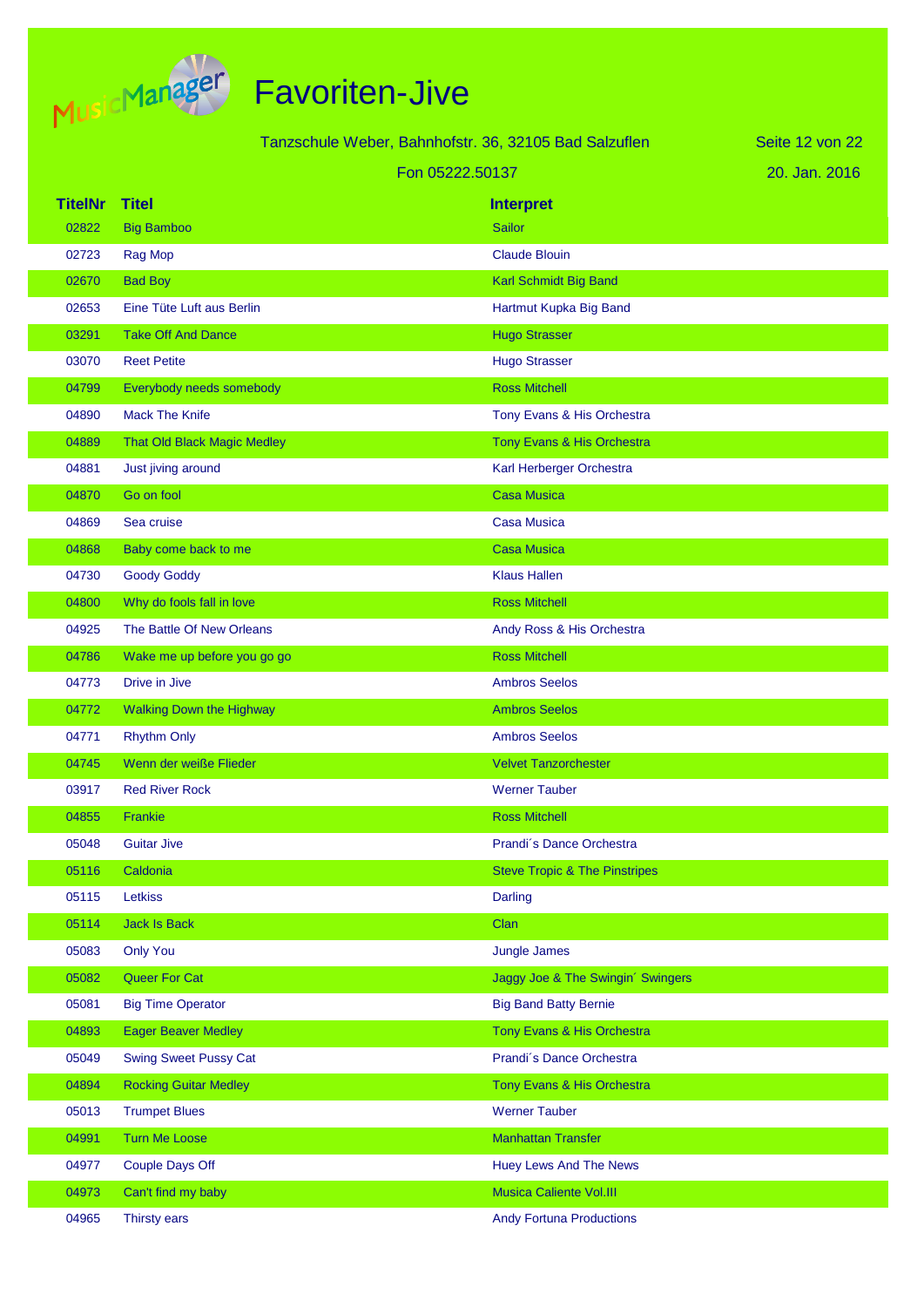

|                | Tanzschule Weber, Bahnhofstr. 36, 32105 Bad Salzuflen |                                       | Seite 13 von 22 |
|----------------|-------------------------------------------------------|---------------------------------------|-----------------|
|                | Fon 05222.50137                                       |                                       | 20. Jan. 2016   |
| <b>TitelNr</b> | Titel                                                 | <b>Interpret</b>                      |                 |
| 04964          | Get over it                                           | <b>Andy Fortuna Productions</b>       |                 |
| 04688          | Gotta lotta rhythm                                    | Hansi & Bianca                        |                 |
| 05050          | <b>Hello Boys</b>                                     | Prandi's Dance Orchestra              |                 |
| 04204          | <b>Shake Rattle And Roll</b>                          | Prandi's Dance Orchestra              |                 |
| 04311          | Road Side Jump                                        | <b>Andy Fortuna Productions</b>       |                 |
| 04298          | <b>Mack The Knife</b>                                 | <b>Ambros Seelos</b>                  |                 |
| 04278          | Mia                                                   | <b>Dancelife Studio Orchestra</b>     |                 |
| 04269          | <b>Hit The Road Jack</b>                              | pro media musik gmbh                  |                 |
| 04268          | <b>Heaven Must Have Sent You</b>                      | pro media musik gmbh                  |                 |
| 04266          | Twist (Round and Round)                               | pro media musik gmbh                  |                 |
| 04736          | Take a big band                                       | <b>Velvet Tanzorchester</b>           |                 |
| 04215          | Lust Auf Mehr                                         | <b>Klaus Hallen</b>                   |                 |
| 04335          | Viva La Mama                                          | Diapason Orchestra                    |                 |
| 04190          | I Surrender                                           | Prandi's Dance Orchestra              |                 |
| 04189          | Play the music                                        | Prandi's Dance Orchestra              |                 |
| 04188          | <b>Kiss Me</b>                                        | Prandi's Dance Orchestra              |                 |
| 04036          | <b>Besuchen Sie Europa</b>                            | <b>Geier Sturzflug</b>                |                 |
| 04014          | <b>Swinging Safari</b>                                | Suda Hisao & New down beats orchestra |                 |
| 05226          | <b>Leroy Brown</b>                                    | George Freestone Combo and Friends    |                 |
| 04231          | Musik, Musik, Musik (Ich brauche keine Millionen)     | <b>Hugo Strasser</b>                  |                 |
| 04570          | <b>Hello Boys</b>                                     | Prandi's Dance Orchestra              |                 |
| 04687          | I feel fine                                           | Hansi & Bianca                        |                 |
| 04686          | <b>Bianca</b>                                         | Hansi & Bianca                        |                 |
| 04669          | High - Life - Jive                                    | <b>Günter Noris</b>                   |                 |
| 04652          | Holiday                                               | verschiedene Interpreten              |                 |
| 04628          | <b>Stuff Like That</b>                                | <b>Tanzorchester Wolf Kaiser</b>      |                 |
| 04627          | The Shape In A Drape                                  | <b>Tanzorchester Wolf Kaiser</b>      |                 |
| 04315          | <b>UDC Jive</b>                                       | <b>Andy Fortuna Productions</b>       |                 |
| 04587          | <b>Schwarze Augen (Dark Eyes)</b>                     | <b>Werner Tauber</b>                  |                 |
| 04332          | Wake Up, Little Susie                                 | <b>Skylab Orchestra</b>               |                 |
| 04569          | <b>Swing Sweet Pussy Cat</b>                          | Prandi's Dance Orchestra              |                 |
| 04568          | <b>Guitar Jive</b>                                    | Prandi's Dance Orchestra              |                 |
| 04447          | Now Voglio Piu La Cioccolata                          | Prandi's Dance Orchestra              |                 |
| 04386          | No More Heartaches                                    | <b>Klaus Hallen</b>                   |                 |
| 04353          | <b>Trickle Trickle</b>                                | <b>Break Point Band</b>               |                 |
| 04337          | Jive O'Clock                                          | <b>Paradise Orchestra</b>             |                 |
| 03931          | They Can't Take Away                                  | Vio Friedmann                         |                 |
| 04601          | Kakadu-Jive                                           | <b>Günter Noris</b>                   |                 |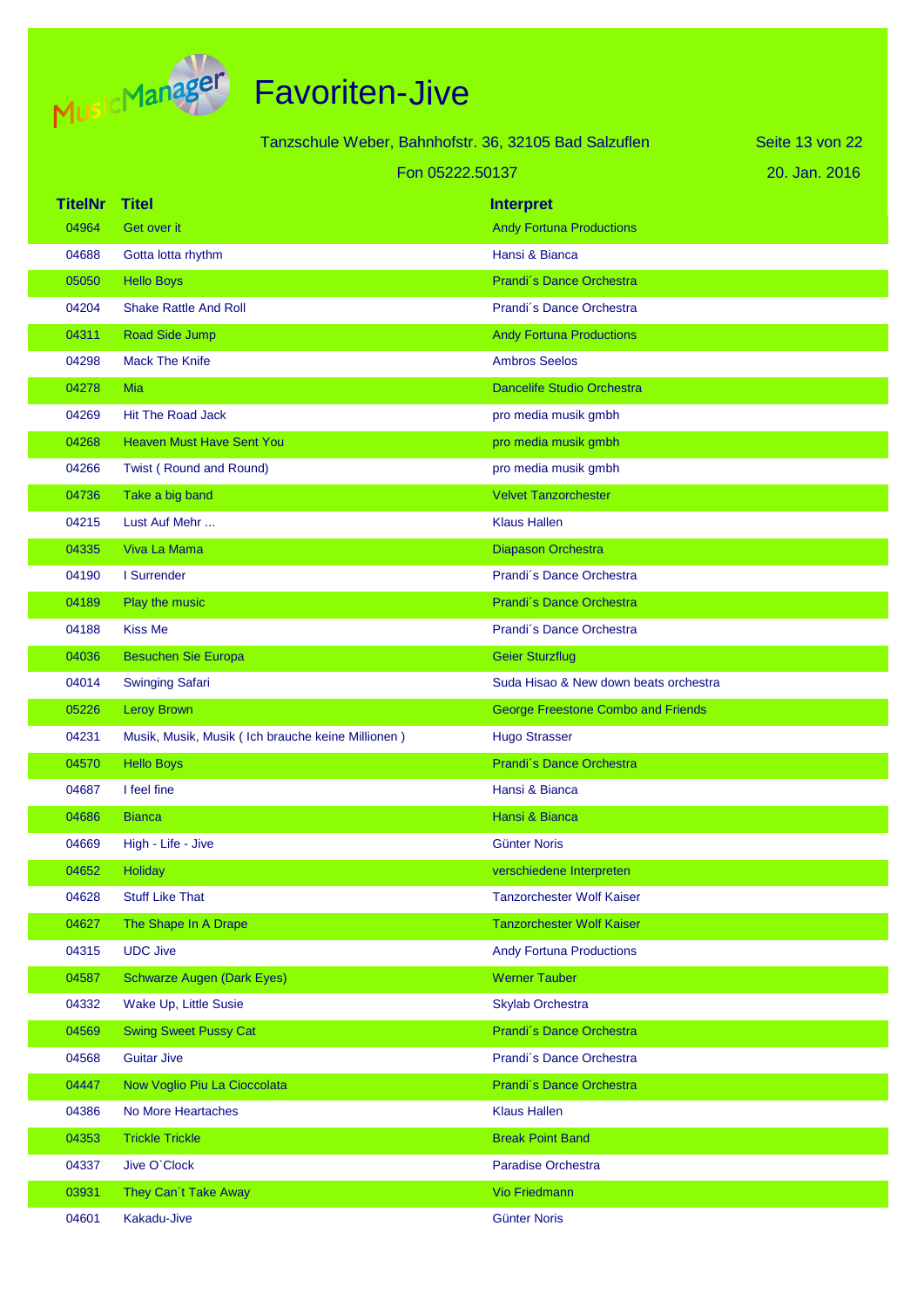

| Tanzschule Weber, Bahnhofstr. 36, 32105 Bad Salzuflen |  |
|-------------------------------------------------------|--|
|-------------------------------------------------------|--|

Seite 14 von 22

#### Fon 05222.50137

| 20. Jan. 2016 |  |
|---------------|--|
|---------------|--|

| <b>TitelNr</b> | <b>Titel</b>                                              | <b>Interpret</b>                                 |
|----------------|-----------------------------------------------------------|--------------------------------------------------|
| 07307          | Kopf hoch, tanzen                                         | Herbert Grönemeyer                               |
| 06818          | Golie Oldie Rock/Song of yesterday                        | Golem Orchestra and Josef Laufer                 |
| 06836          | See you later Alligator                                   | <b>Bill Haley</b>                                |
| 06952          | Close to you                                              | <b>Powder Blues</b>                              |
| 07072          | Dance dance dance                                         | <b>Orchester Ambros Seelos</b>                   |
| 07096          | Tanz den Horn                                             | Guildo Horn & Die Orthopädischen Strümpfe falsch |
| 07140          | <b>Muskrat ramble</b>                                     | <b>Ross Mitchell</b>                             |
| 07150          | You came out of nowhere                                   | <b>Belinda Carlisle</b>                          |
| 07151          | You're nothing without me                                 | <b>Belinda Carlisle</b>                          |
| 07152          | I plead insanity                                          | <b>Belinda Carlisle</b>                          |
| 06817          | Boppin' with the Blues/Leroy Brown                        | <b>Golem Orchestra and Josef Laufer</b>          |
| 07263          | Frankie                                                   | Prandi's Dance Orchestra                         |
| 07099          | Tanz den Horn                                             | Guildo Horn & Die Orthopädischen Strümpfe falsch |
| 07372          | Love me or leave me                                       | <b>Bryan Ferry</b>                               |
| 07436          | Hit me up (Happy Feet)                                    | Fina G.                                          |
| 07437          | She's my man                                              | <b>K-Brothers</b>                                |
| 07461          | Girls all over the world                                  | <b>Big Town Playboys</b>                         |
| 07464          | Hey boy                                                   | Blog27                                           |
| 07522          | <b>Jive Teaching Track</b>                                | Markus Schöffl                                   |
| 07533          | Pick a bale of cotton                                     | <b>Klaus Hallen</b>                              |
| 07606          | Queen of the hop                                          | Shakin' Stevens                                  |
| 07340          | Candyman                                                  | Christina Aguilera                               |
| 06011          | Spirit in the sky                                         | Doctor & the Medics                              |
| 07203          | Tanze mit mir in den Morgen                               | <b>Günter Noris</b>                              |
| 06231          | Part time lover                                           | Pepe Lienhard Orchestra                          |
| 06016          | The harder I try                                          | <b>Brother Beyond</b>                            |
| 06021          | Take on me                                                | A-Ha                                             |
| 06025          | You keep me hanging on                                    | <b>Kim Wilde</b>                                 |
| 06030          | When the going gets tough, the tough get going            | <b>Billy Ocean</b>                               |
| 06038          | Ballerina/When I take my sugar to tea/Orange coloured sky | Joe Bourne                                       |
| 06045          | Come dance with me/Come fly with me                       | <b>Peter Douglas</b>                             |
| 07148          | Live your life be free                                    | <b>Belinda Carlisle</b>                          |
| 06046          | A foggy day/The Lady is a tramp                           | <b>Peter Douglas</b>                             |
| 06674          | I met an angel                                            | <b>Celine Dion</b>                               |
| 06263          | You can't hurry love                                      | <b>Klaus Hallen</b>                              |
| 06264          | Part-time lover                                           | <b>Klaus Hallen</b>                              |
| 06293          | When                                                      | Ray McVay & His Orchestra                        |
| 06393          | <b>Swanee River</b>                                       | <b>Orchester Etienne Cap</b>                     |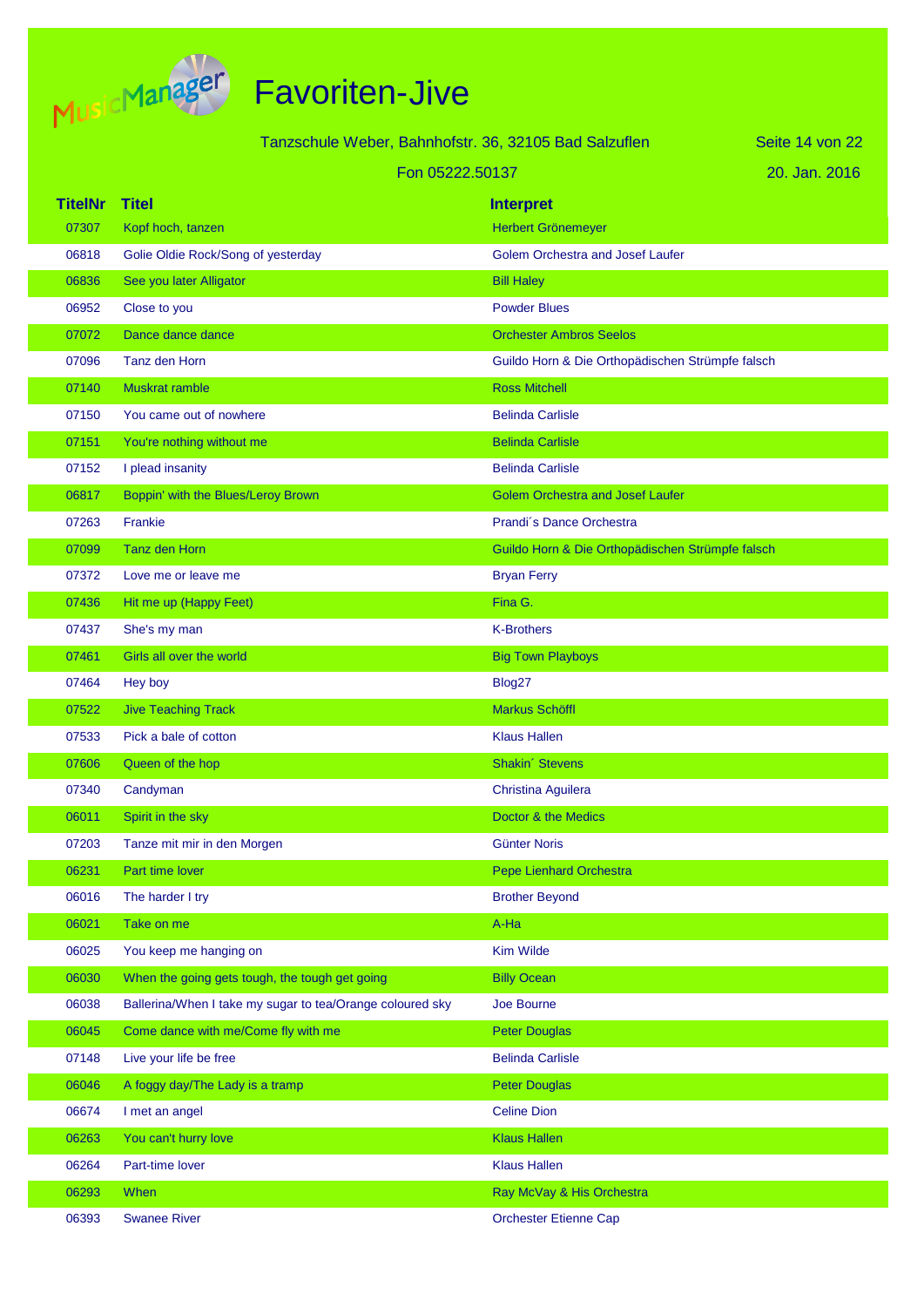

|                | Tanzschule Weber, Bahnhofstr. 36, 32105 Bad Salzuflen |                 |                                   | Seite 15 von 22 |
|----------------|-------------------------------------------------------|-----------------|-----------------------------------|-----------------|
|                |                                                       | Fon 05222.50137 |                                   | 20. Jan. 2016   |
| <b>TitelNr</b> | <b>Titel</b>                                          |                 | <b>Interpret</b>                  |                 |
| 06402          | Honeymoon                                             |                 | <b>Orchester Etienne Cap</b>      |                 |
| 06592          | What I like about You                                 |                 | Dancelife Studio Orchestra        |                 |
| 06413          | Matilda                                               |                 | <b>Klaus Hallen</b>               |                 |
| 06500          | Schöner fremder Mann                                  |                 | <b>Connie Francis</b>             |                 |
| 06664          | Fertig                                                |                 | Marius Müller Westernhagen        |                 |
| 06514          | <b>Souvenirs</b>                                      |                 | <b>Bill Ramsey</b>                |                 |
| 06548          | <b>Fats Domino Medley II</b>                          |                 | <b>Bobby Setter Band</b>          |                 |
| 06412          | This land is your land                                |                 | <b>Klaus Hallen</b>               |                 |
| 06591          | Bright side of the road                               |                 | <b>Dancelife Studio Orchestra</b> |                 |
| 12173          | <b>Mein Ding</b>                                      |                 | <b>Udo Lindenberg</b>             |                 |
| 06241          | 54, 74, 90, 2010                                      |                 | <b>Sportfreunde Stiller</b>       |                 |
| 09834          | <b>She Loves You</b>                                  |                 | <b>Worlds Apart</b>               |                 |
| 09530          | Now you're mine                                       |                 | <b>Helen Terry</b>                |                 |
| 07338          | Frauen regiern die Welt                               |                 | <b>Roger Cicero</b>               |                 |
| 00064          | <b>Karma Chameleon</b>                                |                 | <b>Klaus Hallen</b>               |                 |
| 03498          | <b>Blue Suede Shoes</b>                               |                 | <b>Carl Perkins</b>               |                 |
| 09779          | Brother, Don't You Walk Away                          |                 | <b>Hooters</b>                    |                 |
| 12383          | Lass die Musik an                                     |                 | Madsen                            |                 |
| 12841          | Leben so wie ist es mag                               |                 | <b>Volker Lechtenbrink</b>        |                 |
| 12446          | Je veux                                               |                 | Zaz                               |                 |
| 12191          | Rock 'n' Roller                                       |                 | <b>Udo Lindenberg</b>             |                 |
| 09772          | <b>And We Danced</b>                                  |                 | <b>Hooters</b>                    |                 |
| 08657          | Jumpin' and jivin'                                    |                 | <b>Dancelife Studio Orchestra</b> |                 |
| 11458          | Mutti wird Dich lieben                                |                 | <b>Maite Kelly</b>                |                 |
| 12443          | The one got away                                      |                 | <b>Bfa Bambino</b>                |                 |
| 08148          | <b>Straight Eight</b>                                 |                 | Mitch Woods & His Rocket 88s      |                 |
| 12361          | Einmal um die Welt                                    |                 | Cro                               |                 |
| 12382          | Auf dem Weg                                           |                 | <b>Mark Forster</b>               |                 |
| 11792          | Schiffsverkehr                                        |                 | Herbert Grönemeyer                |                 |
| 13040          | Turn me on                                            |                 | <b>James Blunt</b>                |                 |
| 13030          | <b>Dangerous</b>                                      |                 | <b>James Blunt</b>                |                 |
| 13035          | These are the words                                   |                 | <b>James Blunt</b>                |                 |
| 13034          | Superstar                                             |                 | <b>James Blunt</b>                |                 |
| 12359          | Primadonna                                            |                 | Marina & The Diamonds             |                 |
| 09533          | Let it run                                            |                 | <b>Jeff Lynne</b>                 |                 |
| 11794          | Fernweh                                               |                 | Herbert Grönemeyer                |                 |
| 12864          | Unsterblich verliebt                                  |                 | <b>Ina Deter</b>                  |                 |
| 12276          | <b>Lazy Sunday</b>                                    |                 | <b>Small Faces</b>                |                 |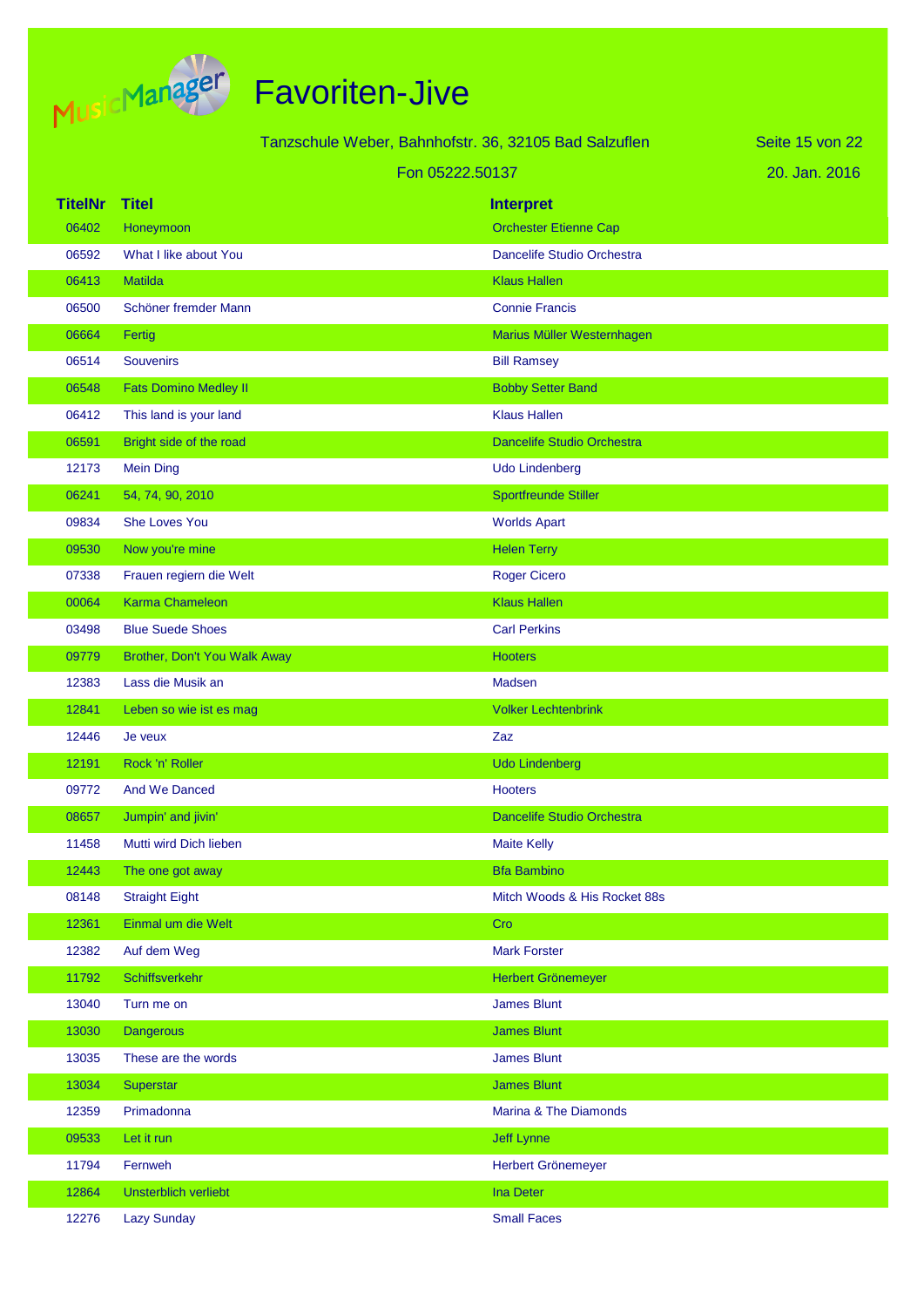

|                         |                                           | Tanzschule Weber, Bahnhofstr. 36, 32105 Bad Salzuflen | Seite 16 von 22 |
|-------------------------|-------------------------------------------|-------------------------------------------------------|-----------------|
|                         | Fon 05222.50137                           |                                                       | 20. Jan. 2016   |
|                         |                                           |                                                       |                 |
| <b>TitelNr</b><br>11322 | <b>Titel</b><br>I was made for loving you | <b>Interpret</b><br><b>Vio Friedmann</b>              |                 |
| 12862                   | Frauen kommen langsam aber gewaltig       | <b>Ina Deter</b>                                      |                 |
| 12863                   | <b>Unter die Haut</b>                     | <b>Ina Deter</b>                                      |                 |
| 12194                   | Sonderzug nach Pankow                     | <b>Udo Lindenberg</b>                                 |                 |
| 12827                   | <b>Beach Baby</b>                         | <b>First Class</b>                                    |                 |
| 12895                   | Wahnsinn-was alles geht                   | <b>Mary Roos</b>                                      |                 |
| 13150                   | <b>Green Door</b>                         | Shakin' Stevens                                       |                 |
| 12831                   | Got my mind set on you                    | <b>George Harrison</b>                                |                 |
| 12833                   | I say a little prayer                     | <b>Bosshoss</b>                                       |                 |
| 11080                   | Love Love                                 | Amy MacDonald                                         |                 |
| 13216                   | (Don't Take Her) She's All I've Got       | <b>Johnny Paycheck</b>                                |                 |
| 11758                   | Mein Himmel ist nicht über den Wolken     | <b>Roger Whittaker</b>                                |                 |
| 13231                   | Achin', Breakin' Heart                    | George Jones                                          |                 |
| 09966                   | <b>Ruby Baby</b>                          | Smokey Joe's Café                                     |                 |
| 12195                   | Alles klar auf der Andrea Doria           | <b>Udo Lindenberg</b>                                 |                 |
| 12563                   | (I just) Died in your arms                | <b>Cutting Crew</b>                                   |                 |
| 13162                   | <b>Breaking Up My Heart</b>               | Shakin' Stevens                                       |                 |
| 10605                   | Love Is Like A Heatwave                   | <b>Phil Collins</b>                                   |                 |
| 08434                   | Red sails in the sunset                   | The Ray Hamilton Ballroom Orchestra                   |                 |
| 13148                   | Cry Just A Little Bit                     | Shakin' Stevens                                       |                 |
| 12203                   | Dr. Kimbel auf der Flucht                 | <b>Udo Lindenberg</b>                                 |                 |
| 12159                   | Panik-Panther                             | <b>Udo Lindenberg</b>                                 |                 |
| 12204                   | <b>Moskau</b>                             | <b>Udo Lindenberg</b>                                 |                 |
| 12515                   | Mary's prayer                             | Danny Wilson                                          |                 |
| 12672                   | <b>Wild love</b>                          | <b>Rea Garvey</b>                                     |                 |
| 11078                   | Don't tell me that it's over with lyrics  | Amy MacDonald                                         |                 |
| 11769                   | Candy man                                 | <b>Roy Orbison</b>                                    |                 |
| 09315                   | Xanadu                                    | Dancelife Studio Orchestra                            |                 |
| 11782                   | Ich hab Lust auf Dich                     | <b>Tommy Steiner</b>                                  |                 |
| 07877                   | My strongest suit                         | Fashion Girls Inc.                                    |                 |
| 13169                   | Feel The Need In Me                       | Shakin' Stevens                                       |                 |
| 07874                   | Boppin' the Boogie                        | Mitch Woods & His Rocket 88s                          |                 |
| 13167                   | Radio                                     | Shakin' Stevens                                       |                 |
| 11786                   | Es ist viel zu lange her                  | <b>Tommy Steiner</b>                                  |                 |
| 08658                   | <b>Hey Mambo</b>                          | Dancelife Studio Orchestra                            |                 |
| 09640                   | Runaway                                   | <b>Bon Jovi</b>                                       |                 |
| 12995                   | Lifesaver                                 | <b>Sunrise Avenue</b>                                 |                 |
| 11483                   | Wake me up before you go go               | Wham                                                  |                 |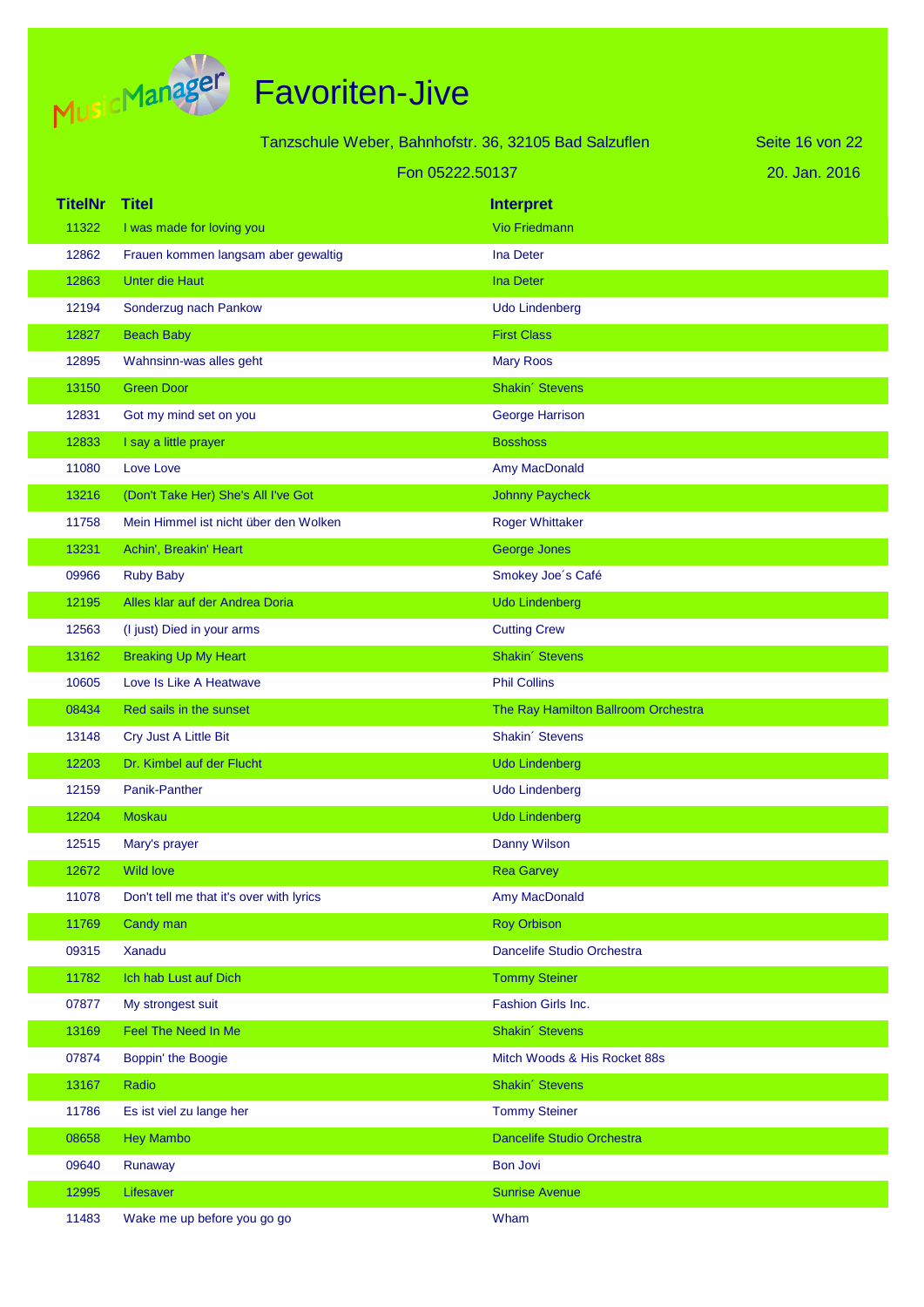

|                |                                       | Tanzschule Weber, Bahnhofstr. 36, 32105 Bad Salzuflen | Seite 17 von 22 |
|----------------|---------------------------------------|-------------------------------------------------------|-----------------|
|                |                                       | Fon 05222.50137                                       | 20. Jan. 2016   |
| <b>TitelNr</b> | <b>Titel</b>                          | <b>Interpret</b>                                      |                 |
| 07838          | Jump jump boogie                      | <b>Dancelife Studio Orchestra</b>                     |                 |
| 13220          | (You Bring Out) The Wild Side Of Me   | <b>Dan Seals</b>                                      |                 |
| 07794          | <b>Millionaire</b>                    | <b>Orchestra Alec Medina</b>                          |                 |
| 09307          | My Baby just cares                    | Dancelife Studio Orchestra                            |                 |
| 13047          | Wenn ich Dich los wär                 | <b>Roger Cicero</b>                                   |                 |
| 07878          | Pincha                                | <b>Barrio Latino</b>                                  |                 |
| 08163          | My Cutie Cutie                        | Shakin' Stevens                                       |                 |
| 07876          | All she wants to do is rock           | Dave Taylor                                           |                 |
| 13064          | Alle Möbel verrückt                   | <b>Roger Cicero</b>                                   |                 |
| 10023          | Frosty the snowman                    | <b>Glenn Miller Orchestra</b>                         |                 |
| 11589          | <b>Step into Christmas</b>            | Elton John                                            |                 |
| 11577          | <b>Another Rock'n'Roll Christmas</b>  | <b>Gary Glitter</b>                                   |                 |
| 13158          | A Letter To You                       | Shakin' Stevens                                       |                 |
| 11329          | Love is a contact sport               | <b>Klaus Hallen</b>                                   |                 |
| 13055          | <b>Die Liste</b>                      | <b>Roger Cicero</b>                                   |                 |
| 12282          | Ya ya                                 | Lee Dorsey                                            |                 |
| 12283          | Runaway                               | <b>Del Shannon</b>                                    |                 |
| 10025          | Let it snow, let it snow, let it snow | <b>Glenn Miller Orchestra</b>                         |                 |
| 10924          | Shake, rattle and roll                | verschiedene Interpreten                              |                 |
| 10925          | Zip Gun Bop                           | verschiedene Interpreten                              |                 |
| 13277          | Heatwave                              | <b>Phil Collins</b>                                   |                 |
| 07958          | <b>Soul Shake</b>                     | <b>Bruce Willis</b>                                   |                 |
| 10926          | This cat is on a hot tin roof         | verschiedene Interpreten                              |                 |
| 09272          | Monday morning                        | Orchestra Alec Medina                                 |                 |
| 09610          | Mia                                   | Dancelife Studio Orchestra                            |                 |
| 11911          | Highway to hell                       | <b>Tom Gaebel</b>                                     |                 |
| 07957          | I'm Too Old To Die Young              | The Love Dogs                                         |                 |
| 07936          | With A Song In My Heart               | <b>Caterina Valente</b>                               |                 |
| 07937          | Don't Lose My Number                  | <b>Victor</b>                                         |                 |
| 07939          | You Can't Hurry Lave                  | Diana Ross & The Supremes                             |                 |
| 11348          | I don't believe                       | Roxette                                               |                 |
| 10931          | Heartache tonight                     | verschiedene Interpreten                              |                 |
| 12258          | Hippy hippy shake                     | <b>Swingin Blue Jeans</b>                             |                 |
| 13170          | It's Late                             | Shakin' Stevens                                       |                 |
| 13164          | <b>Shirley</b>                        | Shakin' Stevens                                       |                 |
| 08592          | La taberna de buda                    | Dancelife Studio Orchestra                            |                 |
| 13147          | This Ole House                        | Shakin' Stevens                                       |                 |
| 08591          | Senverguenza                          | Dancelife Studio Orchestra                            |                 |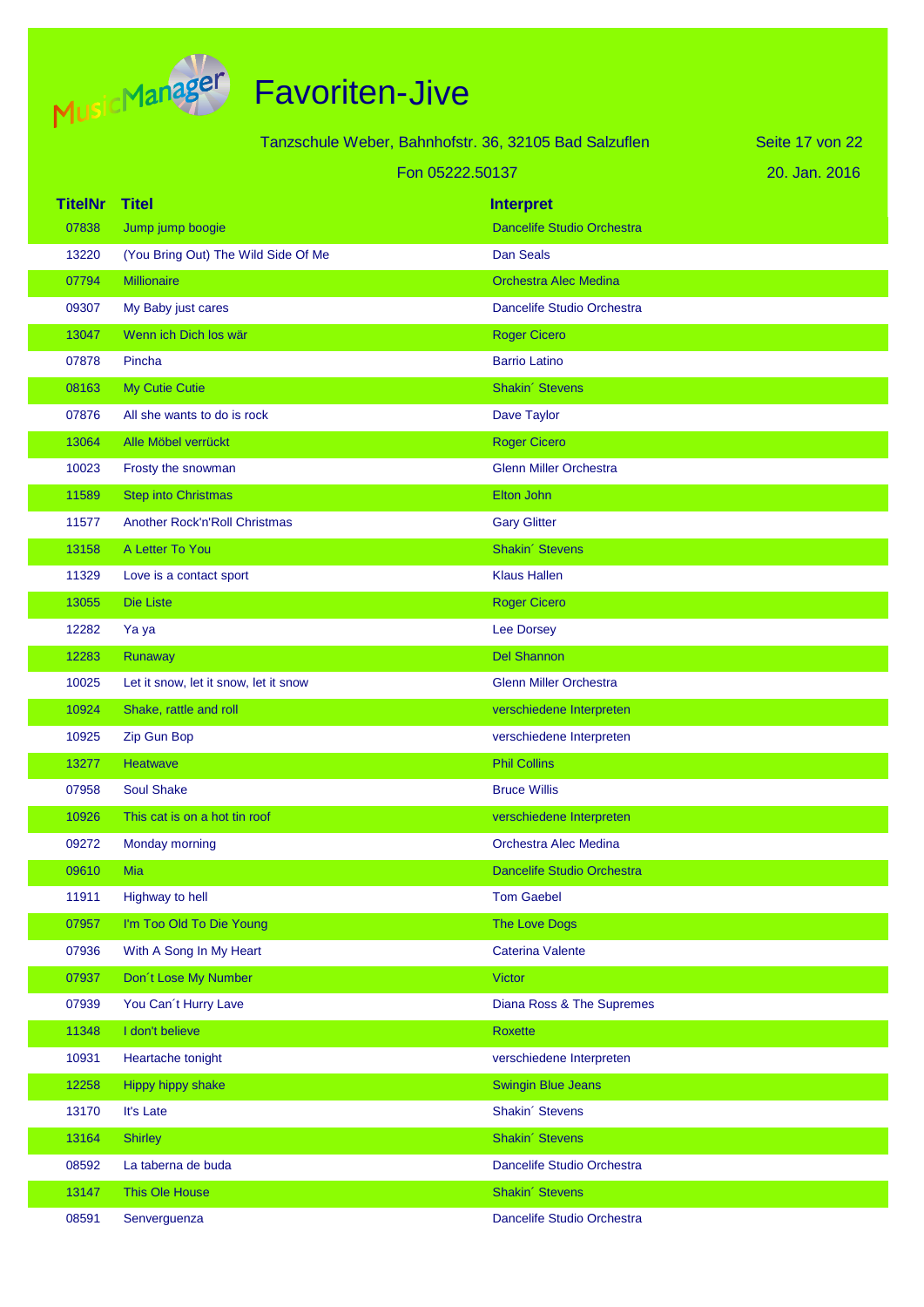

|                | Tanzschule Weber, Bahnhofstr. 36, 32105 Bad Salzuflen |                                                  | Seite 18 von 22 |
|----------------|-------------------------------------------------------|--------------------------------------------------|-----------------|
|                | Fon 05222.50137                                       |                                                  | 20. Jan. 2016   |
| <b>TitelNr</b> | <b>Titel</b>                                          | <b>Interpret</b>                                 |                 |
| 08601          | Senverguenza                                          | <b>Dancelife Studio Orchestra</b>                |                 |
| 13072          | Schieß mich doch zum Mond                             | <b>Roger Cicero</b>                              |                 |
| 13165          | A Little Boogie Woogie (In The Back Of My Mind)       | Shakin' Stevens                                  |                 |
| 11785          | Hey, alter Mann                                       | <b>Tommy Steiner</b>                             |                 |
| 13154          | Marie, Marie                                          | Shakin' Stevens                                  |                 |
| 12248          | <b>Barbara Ann</b>                                    | <b>Beach Boys</b>                                |                 |
| 12234          | Yummy, yummy, yummy                                   | <b>Ohio Express</b>                              |                 |
| 07875          | Wasn't that good?                                     | Dana Gillespie                                   |                 |
| 13156          | <b>Turning Away</b>                                   | Shakin' Stevens                                  |                 |
| 13168          | I'll Be Satisfied                                     | Shakin' Stevens                                  |                 |
| 13077          | <b>Murphys Gesetz</b>                                 | Roger Cicero                                     |                 |
| 13152          | What Do You Want To Make Those Eyes At Me For         | Shakin' Stevens                                  |                 |
| 13149          | Lipstick, Powder And Paint                            | Shakin' Stevens                                  |                 |
| 13159          | Oh Julie                                              | Shakin' Stevens                                  |                 |
| 07959          | Come So Far                                           | <b>The Cast</b>                                  |                 |
| 13153          | A Rockin' Good Way (To Mess Around And Fall In Love)  | Shakin' Stevens & Bonnie Tyler                   |                 |
| 10676          | That's what I like                                    | <b>Jive Bunny &amp; The Mastermixers</b>         |                 |
| 13336          | <b>Big Fun</b>                                        | <b>Barry Manilow</b>                             |                 |
| 13143          | <b>Locked Out Of Heaven</b>                           | <b>Bruno Mars</b>                                |                 |
| 13139          | I Don't Dance                                         | <b>Sunrise Avenue</b>                            |                 |
| 13128          | Hey Ya!                                               | <b>OutKast</b>                                   |                 |
| 13337          | Stompin' at the Savoy                                 | <b>Barry Manilow</b>                             |                 |
| 10682          | <b>Great balls of fire</b>                            | Die Spätheimkehrer                               |                 |
| 10677          | That's what I like                                    | Jive Bunny & The Mastermixers                    |                 |
| 10652          | <b>Schwarze Augen</b>                                 | The Peres Blanca Band / El Gato Rhythm Orchester |                 |
| 10651          | <b>Trumpet Blues</b>                                  | The Peres Blanca Band / El Gato Rhythm Orchester |                 |
| 10650          | <b>Swanee River</b>                                   | The Peres Blanca Band / El Gato Rhythm Orchester |                 |
| 10681          | Crazy time rock                                       | The Dirty Doggies                                |                 |
| 11270          | Shame shame                                           | verschiedene Interpreten                         |                 |
| 11993          | König von Deutschland                                 | <b>Rio Reiser</b>                                |                 |
| 11997          | Linda                                                 | The Ace Cats                                     |                 |
| 12002          | Ich will Spass                                        | <b>Markus</b>                                    |                 |
| 12008          | Bruttosozialprodukt                                   | <b>Geier Sturzflug</b>                           |                 |
| 11273          | It's not unusual                                      | verschiedene Interpreten                         |                 |
| 11086          | Hollywood - Hollywood Edition                         | Michael Bublé                                    |                 |
| 11271          | Get happy                                             | verschiedene Interpreten                         |                 |
| 13240          | <b>Straight Up</b>                                    | <b>Klaus Hallen</b>                              |                 |
| 11269          | Straighten up                                         | verschiedene Interpreten                         |                 |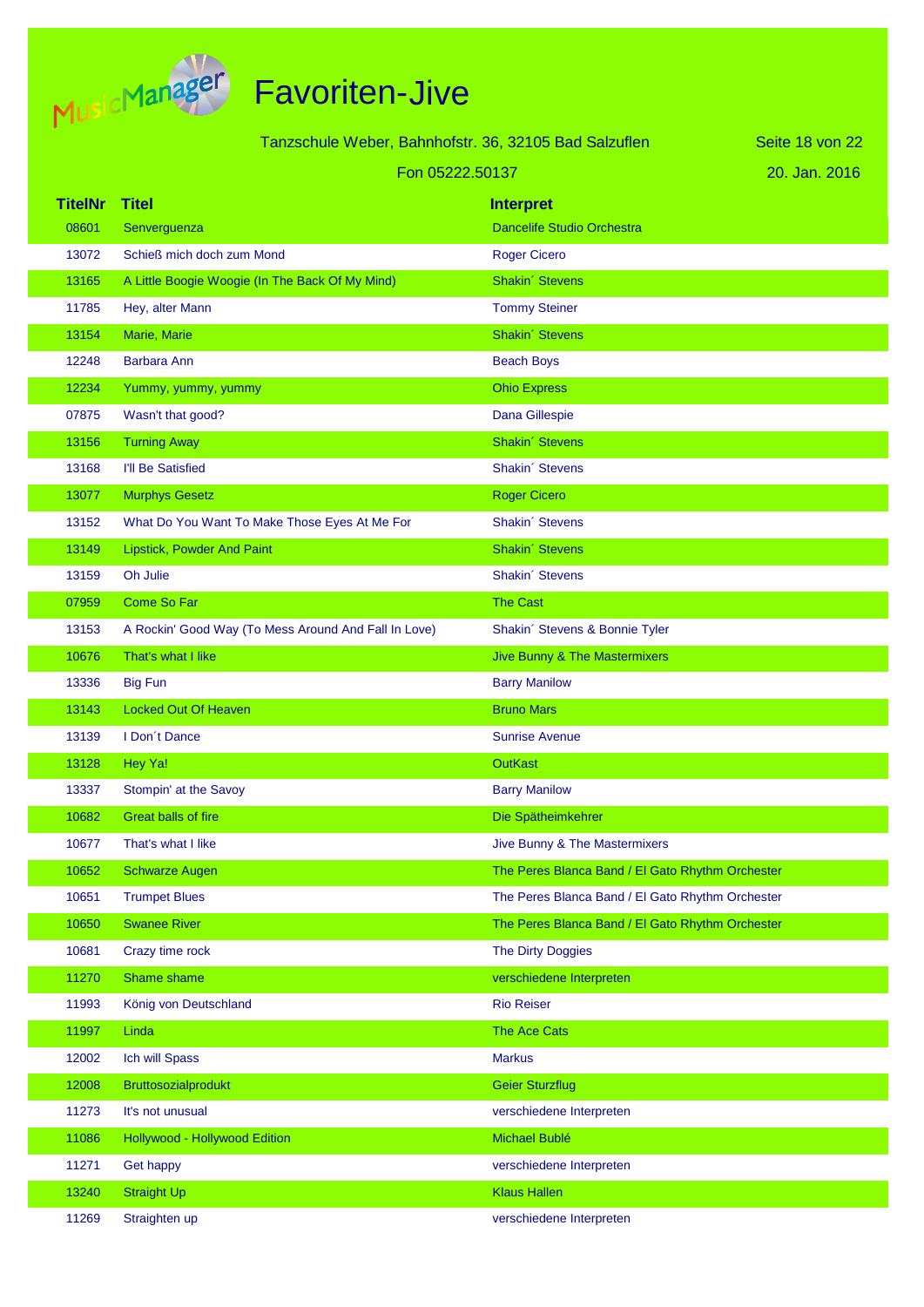

|                | Tanzschule Weber, Bahnhofstr. 36, 32105 Bad Salzuflen                                 |                                     | Seite 19 von 22 |
|----------------|---------------------------------------------------------------------------------------|-------------------------------------|-----------------|
|                | Fon 05222.50137                                                                       |                                     | 20. Jan. 2016   |
| <b>TitelNr</b> | <b>Titel</b>                                                                          | <b>Interpret</b>                    |                 |
| 13239          | Viva La Mamma                                                                         | <b>Klaus Hallen</b>                 |                 |
| 11268          | Swinging radio                                                                        | verschiedene Interpreten            |                 |
| 11267          | <b>Ugly Papa</b>                                                                      | verschiedene Interpreten            |                 |
| 11266          | No mama no papa                                                                       | verschiedene Interpreten            |                 |
| 11084          | D.Dish, S.Soul                                                                        | Best 100 funky House tunes chart    |                 |
| 11272          | No me moleste mosquito                                                                | verschiedene Interpreten            |                 |
| 08401          | When I'm walking                                                                      | The Ray Hamilton Ballroom Orchestra |                 |
| 08713          | In the Mood/Opus 1/Don't Get Around Much Anymore/I'm beginni The Power Pack Orchestra |                                     |                 |
| 08185          | Gettin in the mood                                                                    | <b>Brian Setzer orchestra</b>       |                 |
| 08186          | I ain't gonna do it                                                                   | Al copley                           |                 |
| 08187          | Do the cha cha cha                                                                    | alex swings oscar sings             |                 |
| 08248          | <b>What I Like About You</b>                                                          | Dancelife Studio Orchestra          |                 |
| 08249          | You're A Friend Of Mine                                                               | <b>Dancelife Studio Orchestra</b>   |                 |
| 08268          | Chiuahua                                                                              | Dancelife Studio Orchestra          |                 |
| 08269          | Me Gustas Tu                                                                          | <b>Dancelife Studio Orchestra</b>   |                 |
| 08270          | Mambo Jambo                                                                           | Dancelife Studio Orchestra          |                 |
| 08275          | <b>Tengo Un Nivia Tantrico</b>                                                        | <b>Dancelife Studio Orchestra</b>   |                 |
| 08288          | <b>Drunk Daddy</b>                                                                    | Dancelife Studio Orchestra          |                 |
| 08183          | Jump, jive and shake                                                                  | Dr. Zoot                            |                 |
| 08380          | Freeze frame                                                                          | Dancelife Studio Orchestra          |                 |
| 08159          | <b>Baila Mi Ritmo</b>                                                                 | <b>Gibson Brothers</b>              |                 |
| 08421          | La Bamba                                                                              | The Ray Hamilton Ballroom Orchestra |                 |
| 08500          | Rumpelstilzchen-Jive                                                                  | <b>Günter Noris</b>                 |                 |
| 08540          | To my father's house                                                                  | Dancelife Studio Orchestra          |                 |
| 08581          | <b>Greased lightning</b>                                                              | Dancelife Studio Orchestra          |                 |
| 08659          | Swinger girls                                                                         | Dancelife Studio Orchestra          |                 |
| 08660          | Mambo jambo                                                                           | Dancelife Studio Orchestra          |                 |
| 08707          | <b>Summer love</b>                                                                    | tim tim                             |                 |
| 08708          | <b>Strong together</b>                                                                | <b>Kidda</b>                        |                 |
| 08709          | <b>Holiday Romance</b>                                                                | Johnny Favourite Swing Orchestra    |                 |
| 08710          | Snatch and grab it                                                                    | Dana Gillespie                      |                 |
| 08711          | We still talk                                                                         | Johnny Favourite Swing Orchestra    |                 |
| 09382          | Objection                                                                             | Dancelife Studio Orchestra          |                 |
| 08289          | <b>Dirty Boogie</b>                                                                   | Dancelife Studio Orchestra          |                 |
| 07837          | Hip hop jive                                                                          | Dancelife Studio Orchestra          |                 |
| 06990          | Doin' it right                                                                        | <b>Powder Blues</b>                 |                 |
| 06991          | <b>Buzzard Luck</b>                                                                   | <b>Powder Blues</b>                 |                 |
| 06994          | Sweet little girl                                                                     | <b>Powder Blues</b>                 |                 |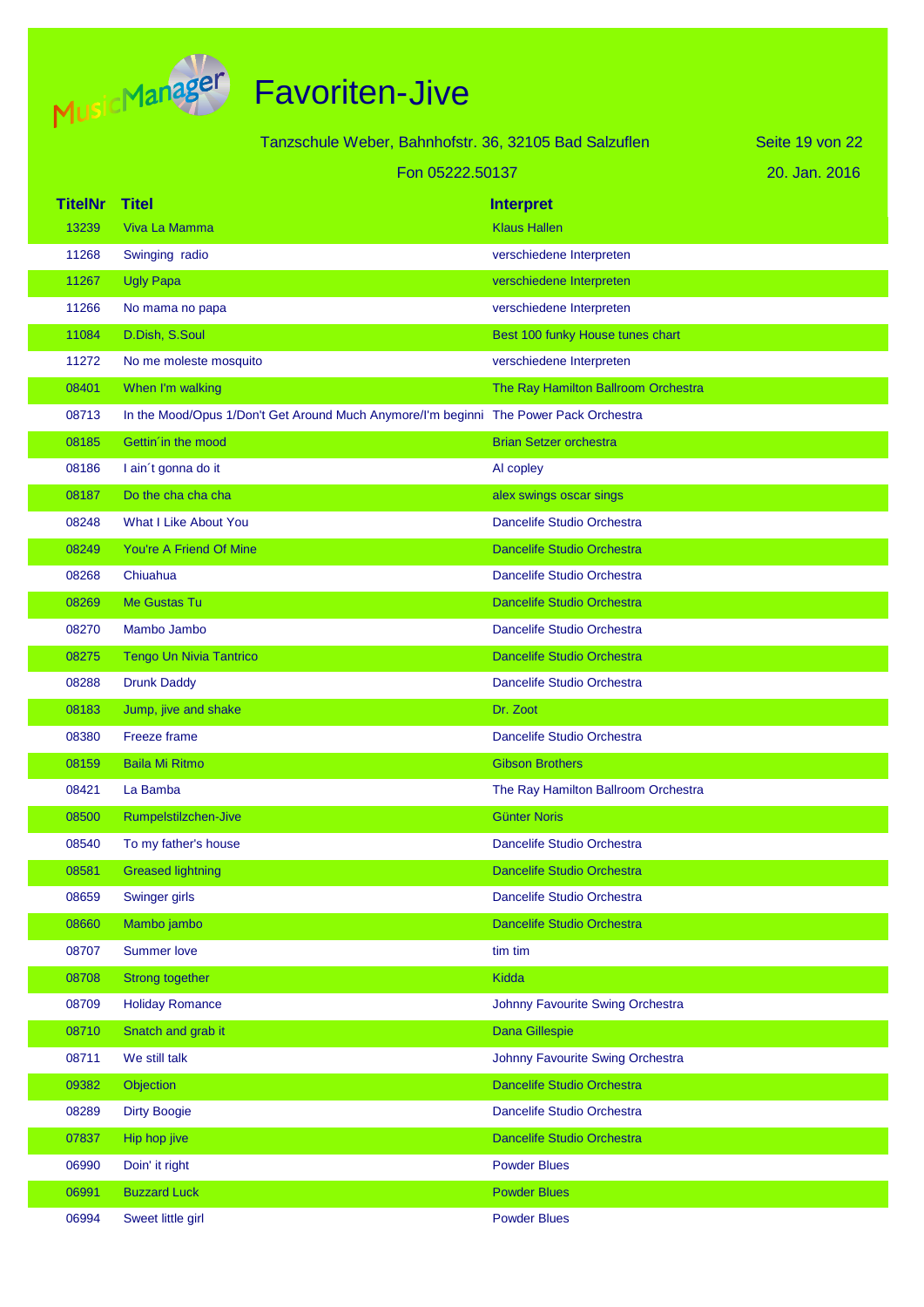

|                |                                             | Tanzschule Weber, Bahnhofstr. 36, 32105 Bad Salzuflen | Seite 20 von 22 |
|----------------|---------------------------------------------|-------------------------------------------------------|-----------------|
|                | Fon 05222.50137                             |                                                       | 20. Jan. 2016   |
| <b>TitelNr</b> | <b>Titel</b>                                | <b>Interpret</b>                                      |                 |
| 07002          | <b>Your Daddy</b>                           | <b>Powder Blues</b>                                   |                 |
| 13351          | <b>Everybody Needs Somebody</b>             | <b>Klaus Hallen Tanzorchester</b>                     |                 |
| 07629          | <b>Keeps Getting Better</b>                 | <b>Orchestra Alec Medina</b>                          |                 |
| 07670          | Hawaii five-0                               | Dancelife Studio Orchestra                            |                 |
| 07672          | Jive-Making                                 | <b>Dancelife Studio Orchestra</b>                     |                 |
| 07689          | Calling (Doom Dada)                         | Dancelife Studio Orchestra                            |                 |
| 07747          | Quedate                                     | <b>Dancelife Studio Orchestra</b>                     |                 |
| 07761          | Love you done me wrong                      | Dancelife Studio Orchestra                            |                 |
| 08184          | Chicky-mo                                   | the ray gelato giants                                 |                 |
| 07766          | At the party                                | Dancelife Studio Orchestra                            |                 |
| 08762          | Baby likes to rock it                       | <b>The Tractors</b>                                   |                 |
| 07842          | Del pies a cabeza                           | Dancelife Studio Orchestra                            |                 |
| 07850          | Midnight rambler                            | <b>Big Joe Maher</b>                                  |                 |
| 08115          | Mia                                         | Dancelife Studio Orchestra                            |                 |
| 08150          | Jumpin' Tonight                             | Johnny Nocturne Band & Kim Nalley                     |                 |
| 08151          | You Wanna Be Americano                      | Lou Bega                                              |                 |
| 08152          | <b>Scream In The Night</b>                  | <b>Candye Kane</b>                                    |                 |
| 08153          | In The Copa Room                            | Big Kahuna & The Copa Cat Pack                        |                 |
| 08154          | <b>Rock This Joint</b>                      | Maria vincent & The Millionaires                      |                 |
| 08155          | I Can't Believe That You're In Love With Me | <b>Keely Smith</b>                                    |                 |
| 08156          | If You Know It                              | <b>Roomful of Blues</b>                               |                 |
| 08157          | <b>Dixie</b>                                | The Mambo Rebels                                      |                 |
| 08158          | Goldeneye                                   | Mr Bond & Pat Appleton                                |                 |
| 07762          | Whaddaya want                               | Dancelife Studio Orchestra                            |                 |
| 09612          | Would you?                                  | Dancelife Studio Orchestra                            |                 |
| 10273          | Always on my mind                           | verschiedene Interpreten                              |                 |
| 09400          | Jump&Jive                                   | Dancelife Studio Orchestra                            |                 |
| 08712          | No can do                                   | Dennis Delano                                         |                 |
| 09402          | I saw her standing there                    | Dancelife Studio Orchestra                            |                 |
| 09403          | At the hop                                  | Dancelife Studio Orchestra                            |                 |
| 09404          | Bim bam                                     | Dancelife Studio Orchestra                            |                 |
| 09408          | La taberna del buda                         | Dancelife Studio Orchestra                            |                 |
| 09468          | On the radio                                | May-Records                                           |                 |
| 09563          | Bye bye                                     | Dancelife Studio Orchestra                            |                 |
| 09564          | La traviesa                                 | Dancelife Studio Orchestra                            |                 |
| 09383          | Tu veneno                                   | Dancelife Studio Orchestra                            |                 |
| 09570          | Tu veneno                                   | Dancelife Studio Orchestra                            |                 |
| 09388          | Aserje                                      | Dancelife Studio Orchestra                            |                 |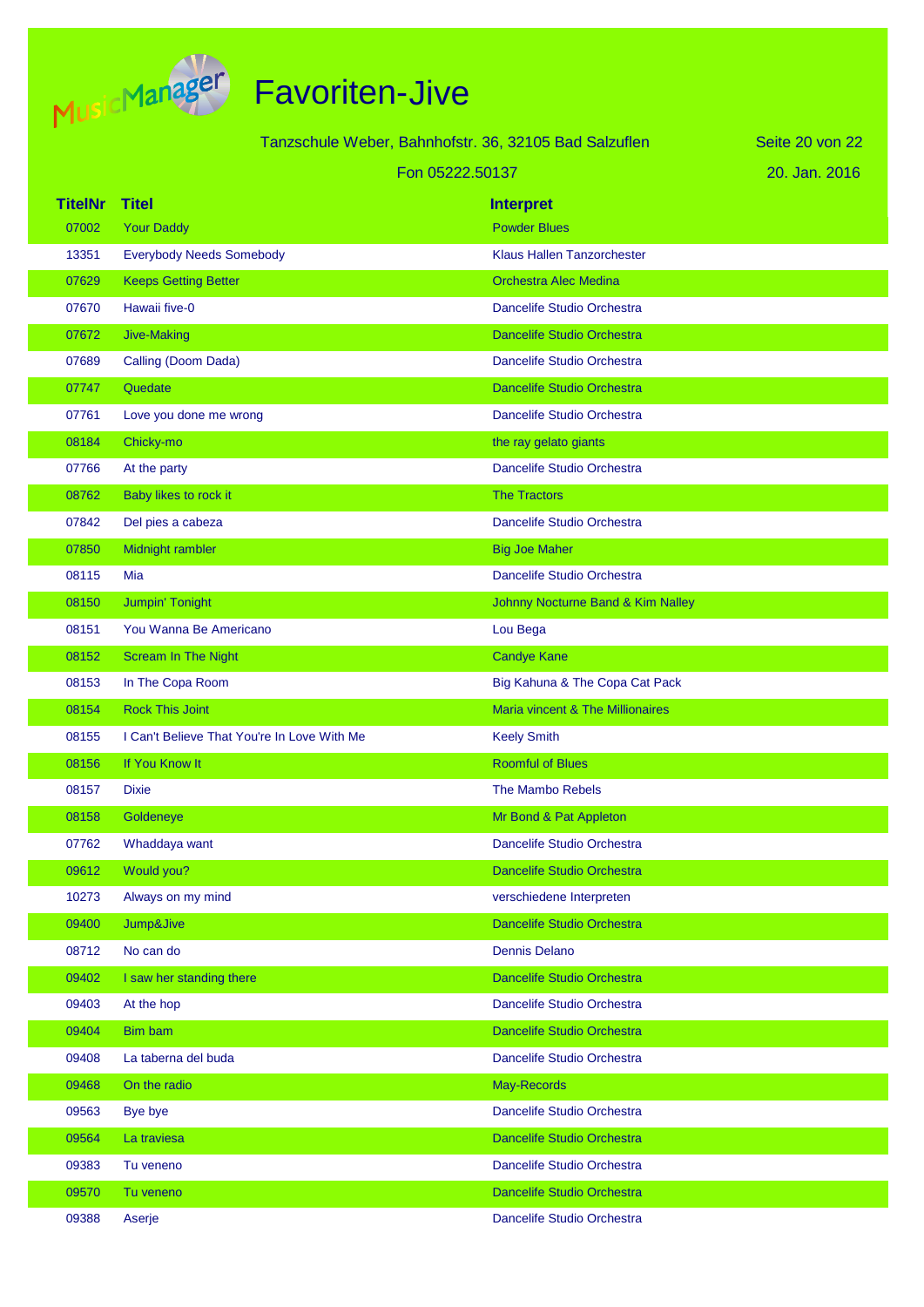

|                |                                   | Tanzschule Weber, Bahnhofstr. 36, 32105 Bad Salzuflen | Seite 21 von 22 |
|----------------|-----------------------------------|-------------------------------------------------------|-----------------|
|                | Fon 05222.50137                   |                                                       | 20. Jan. 2016   |
| <b>TitelNr</b> | <b>Titel</b>                      | <b>Interpret</b>                                      |                 |
| 09654          | <b>Hammer to Fall</b>             | Queen                                                 |                 |
| 09762          | Sehnsucht Nach Dir                | <b>Wolfgang Petry</b>                                 |                 |
| 09763          | Scheissegal                       | <b>Wolfgang Petry</b>                                 |                 |
| 09963          | Big time operator                 | <b>Big Bad Voodoo Daddy</b>                           |                 |
| 09965          | Ain't nobody here but us chickens | <b>Lisa Stansfield</b>                                |                 |
| 09967          | Jump jive & shake                 | Dr. Zoot                                              |                 |
| 09968          | The walking blues                 | <b>Royal Crown Revue</b>                              |                 |
| 09969          | Mona Lisa                         | <b>Brian Setzer orchestra</b>                         |                 |
| 09970          | Gotta get on this train           | <b>Georgie Fame</b>                                   |                 |
| 09971          | Candyman                          | Christina Aguilera                                    |                 |
| 10265          | Does yout mother know             | Abba                                                  |                 |
| 09565          | <b>Sweat</b>                      | Dancelife Studio Orchestra                            |                 |
| 08956          | Non, non, rien n'achange          | <b>Casa Musica</b>                                    |                 |
| 08763          | <b>Crazy legs</b>                 | <b>Jeff Beck</b>                                      |                 |
| 08764          | House of blue lights              | Asleep at the Wheel                                   |                 |
| 08765          | Wrong Lake to catch a fish        | The Love Dogs                                         |                 |
| 08766          | Lotta lovin'                      | Jeff Beck & The Big Town Playboys                     |                 |
| 08767          | Don't wanna be your man           | DJ The Beat                                           |                 |
| 08950          | At the hop                        | <b>Casa Musica</b>                                    |                 |
| 08951          | Bim bam                           | Casa Musica                                           |                 |
| 08952          | Surely I love you                 | <b>Casa Musica</b>                                    |                 |
| 08953          | Straight up                       | <b>Casa Musica</b>                                    |                 |
| 08954          | I saw her standing there          | Casa Musica                                           |                 |
| 09401          | Mambo rock                        | Dancelife Studio Orchestra                            |                 |
| 08955          | Mia                               | <b>Casa Musica</b>                                    |                 |
| 09381          | Tengo un novio tántrico           | Dancelife Studio Orchestra                            |                 |
| 09081          | Automatic high                    | Tony Evans & His Orchestra                            |                 |
| 09301          | Hanky panky ("Dick Tracy")        | Dancelife Studio Orchestra                            |                 |
| 09254          | <b>Satelite</b>                   | Cosmobeat                                             |                 |
| 09253          | It happens                        | <b>Oaklands</b>                                       |                 |
| 09085          | Great balls of fire               | Tony Evans & His Orchestra                            |                 |
| 09083          | Sweet dreams                      | Tony Evans & His Orchestra                            |                 |
| 09080          | I love to Boogie                  | Tony Evans & His Orchestra                            |                 |
| 09079          | Anytime anywhere                  | Tony Evans & His Orchestra                            |                 |
| 09078          | Jack is back                      | Tony Evans & His Orchestra                            |                 |
| 09077          | The boy does nothing              | Tony Evans & His Orchestra                            |                 |
| 09076          | You can't stop the beat           | Tony Evans & His Orchestra                            |                 |
| 08957          | Mambo Rock                        | <b>Casa Musica</b>                                    |                 |